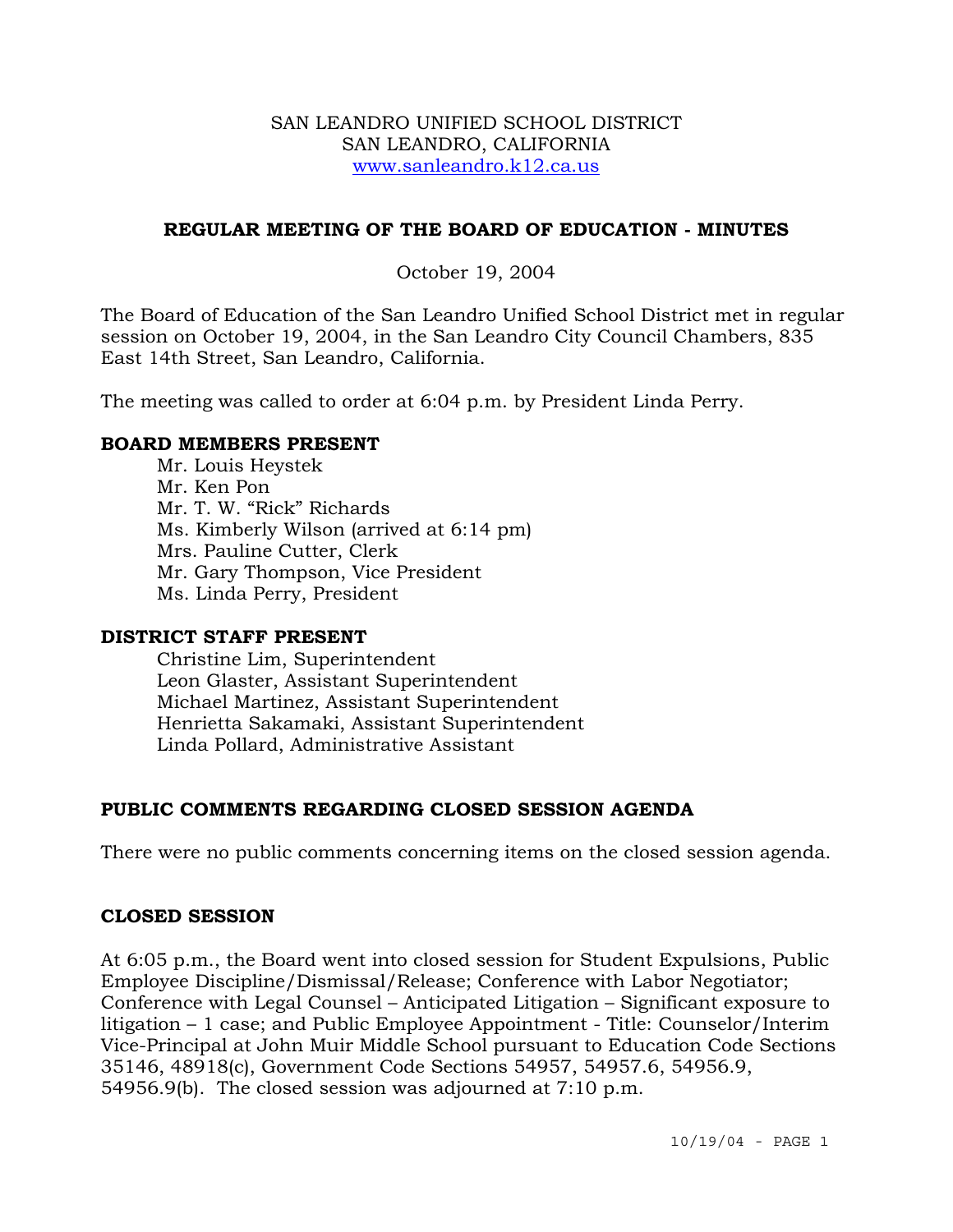The Board returned to open session at 7:15 p.m. with the Pledge of Allegiance to the Flag led by San Leandro High School student representative Sharon Ma. President Perry said the Board had been in closed session and on a motion made by Mrs. Cutter and seconded by Mr. Heystek, the Board approved the appointment of Denise Farrell as Counselor/Interim Vice-Principal at John Muir Middle School by a 7-0 vote.

# **APPROVAL OF AGENDA**

On a motion made by Mr. Heystek and seconded by Mr. Thompson, the Board approved the agenda for the regular meeting of October 19, 2004 by a 7-0 vote.

**REPORTS** Student Representative Report – San Leandro High School student representative, Sharon Ma, updated the Board on student activities including the college faire; ACT test; Staff Development on Oct. 25, no school for students; Link Crew Scary Movie night in the school gym; assembly with motivational speaker Russ Peaks; Spirit Week rehearsals; Homecoming on Nov. 12 and everyone is invited; ASSU Talent Show; Red Ribbon Week, Oct. 23-31; class ring orders; home football against Castro Valley, Oct. 29; girls' tennis, volleyball, golf; and cross county.

Ms. Perry said that, as always, she is looking forward to Spirit Week.

# **PRESENTATIONS**

\* San Leandro High School Principal Amy Furtado, and Lincoln Continuation High School Principal, Kit Oase, shared information about their respective schools Western Accreditation of Schools and College (WASC) timeline describing the process and planned activities to complete this year's selfstudies.

Mr. Oase said that in preparation for the WASC visiting team in the spring of 2006, the high schools have begun the WASC process with a Self-Study which focuses on vision, leadership and culture of the school; curricular paths; powerful teachers and learning; support for student personal and academic growth; and assessment and accountability. The purpose of the accreditation focuses on: (1) learning as an ongoing school improvement process; (2) assists a school in an in-depth look at what currently exists and what needs to be improved in relation to student learning and the school's program; and (3) validates the work of the school as it serves the community.

The last accreditation was in 1999 where San Leandro High and Lincoln received a 6-year accreditation from the visiting committee.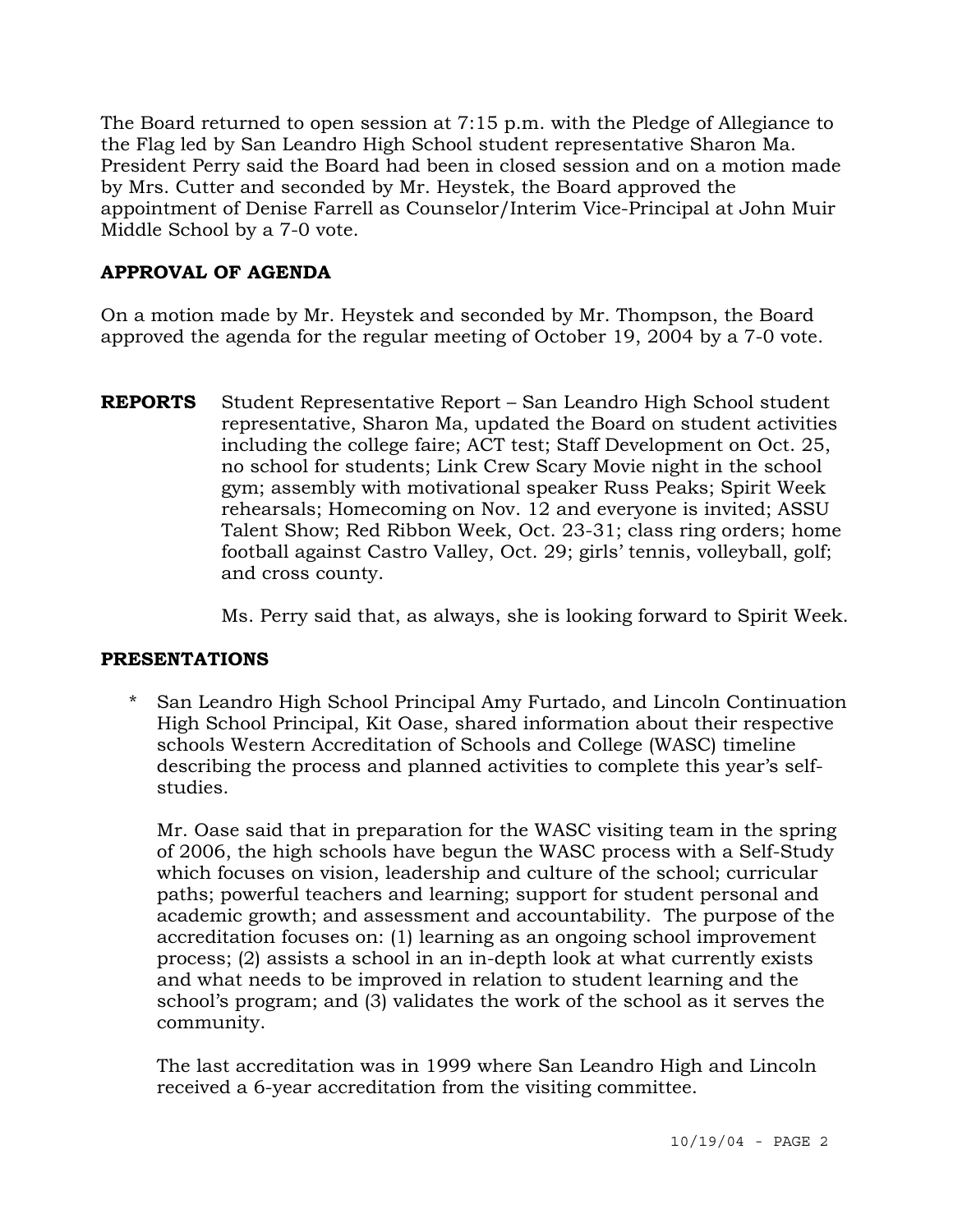Critical areas for follow-up for Lincoln included identifying the needs of students who are deficient in reading and math skills; increasing students' awareness about post high school experiences in school or the work world; attaining and using updated technology to improve student learning; identifying school-wide needs/areas for improvement that will enhance the cultural diversity of our student body; and ways to positively promote the image of Lincoln High School in the community and surrounding businesses.

Mr. Oase said today Lincoln has a very caring and qualified staff; a small positive campus; common time which provides collaborative planning; and utilization of a number of community resources such as Girls, Inc. and Davis Street Community Counseling. Changes in student population; standards-based instructional program; reduced funding and staffing; applying technology to student learning; and discipline related concerns are challenges that Lincoln faces.

Beginning with the "end in mind", Ms. Furtado said expected outcomes of the WASC visit include: involving all stakeholders in the process; clarification of learning results and academic standards; gathering of data and analysis; assessment of school curriculum, culture, assessment, leadership, and vision; and development of a school action plan.

She highlighted some of the recommendations (some which have been addressed and some that are being redefined) from the 1999 visit including creating teacher collaboration; increasing staff and student access to technology; developing more programs to help students who are struggling academically; improving facilities, and fostering a sense of community for students, parents, and staff.

Ms. Furtado said that innovative small programs; co-curricular activities; progress with facilities; and increased elected offerings for students are some of the strengths at San Leandro High School. However, potential "critical areas" included communications, School to Career pathways for Vocational Educational students; facilities; and standards-based instruction: spiraled curriculum and common assessments.

Ms. Perry thanked Mr. Oase for a very thorough report and was looking forward to further updates.

Mr. Heystek thanked Ms. Furtado for the presentation and agreed that there had been a lot of progress. He did have a concern about the representative from the various groups at the high school and not wanting a "biased" look on how the school had improved. We need to show how the school has improved in all areas and for all students. He asked Ms. Furtado how the high school was going to insure that that would be achieved.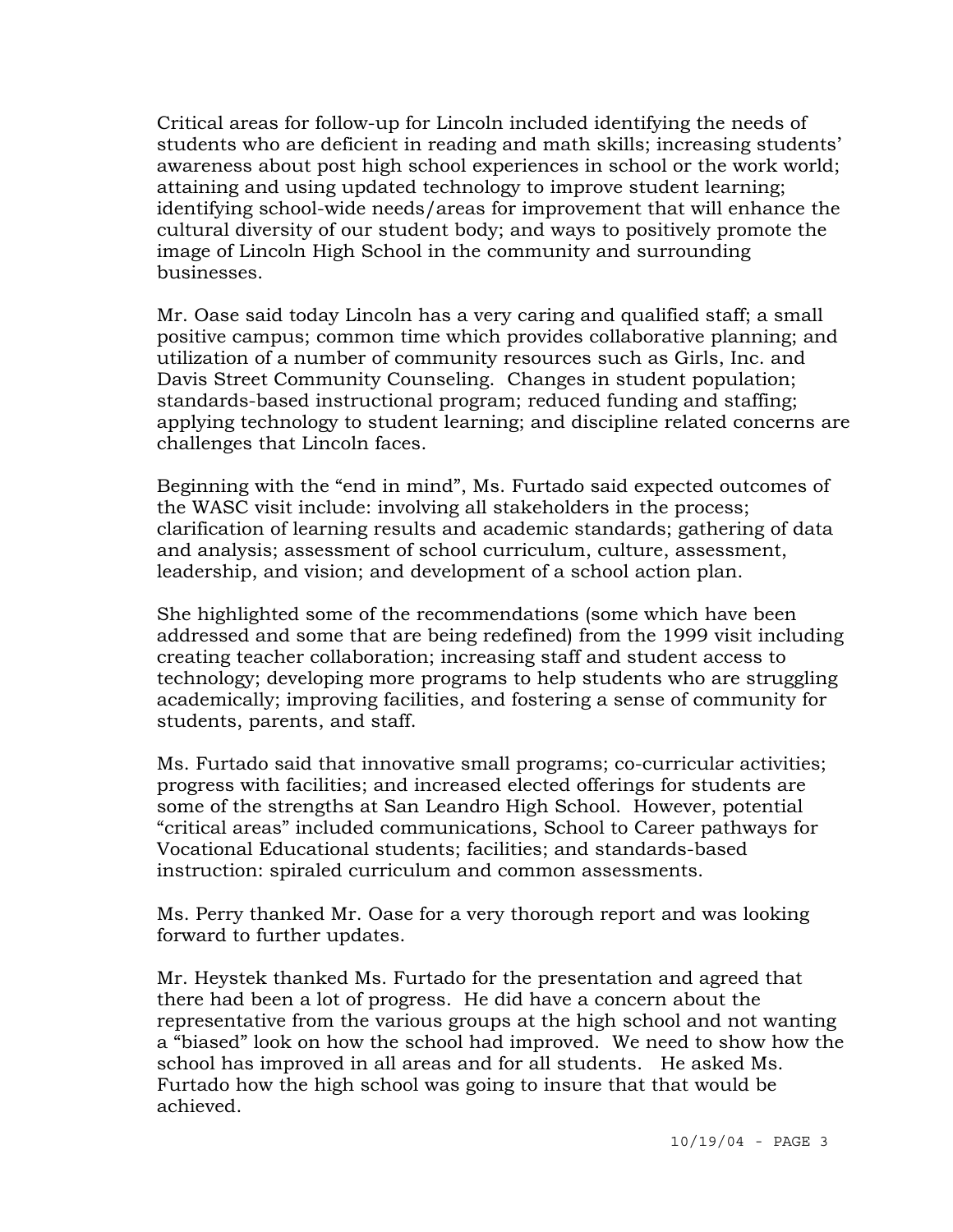Ms. Furtado said that in order to get a wide spectrum of representatives, they decided to run focus groups where students and parents could come together for sessions around the critical areas and give their input.

Ms. Perry said that outreach is very important and appreciated how Ms. Furtado is addressing the issues.

\* Assistant Superintendent for Business Services, Leon Glaster thanked the Finance Committee for their guidance and leadership and his dedicated staff who worked very hard in their analyses and closeout of the 2003/04 financial reports, and reconciling the 2001/02 financial transactions so that the District would have a strong financial footing.

Mr. Glaster gave an overview of the 2003-04 Unaudited Actuals and the natural progression of the 2004-05 Preliminary Multi-Year Projections. He also distributed information for a three-year projection showing that the District would be able to meet their obligations for three years.

Mr. Glaster reviewed the General Fund unrestricted and restricted (categorical) funds. He explained that the ending fund balance does not include the 1% raise but would be included in the 2004/2005, although it relates back to 2003/04.

He said that the 2004-2005 Adoption Budget recalculations included budget decreases from adjustments to the beginning fund balance, position control, salary increase adjustment, potential in-house suspension, and a utility worker program; budget increases included a .9% deficit reduction (\$43 per ADA), equalization (based on SSC projections), and ADA adjustments. Mr. Glaster cautioned that included in the ending fund balance of \$760,795 was \$325,000 of site discretionary carryover and although this money is included in the carryover, it is dedicated to the school sites because that money was carried over based on various school site based programs. Mr. Glaster concluded that he would be back on January for the First Interim Report.

Mrs. Cutter said she liked seeing the conservative 90% increase in ADA. She added that she was happy that the District came so close to the 1% estimate retroactive raise. She said that it was very good planning and congratulated Mr. Glaster and his staff.

Mr. Heystek also expressed his appreciation to Mr. Glaster. One of the greatest outcomes from their meeting was the affirmation of "in house" calculations for the 2004/05 enrollment, methodology used with little or no cost to the district, and that the ending balances were right on. He thanked Mr. Glaster and staff for working very hard to insure the accuracy of the budget.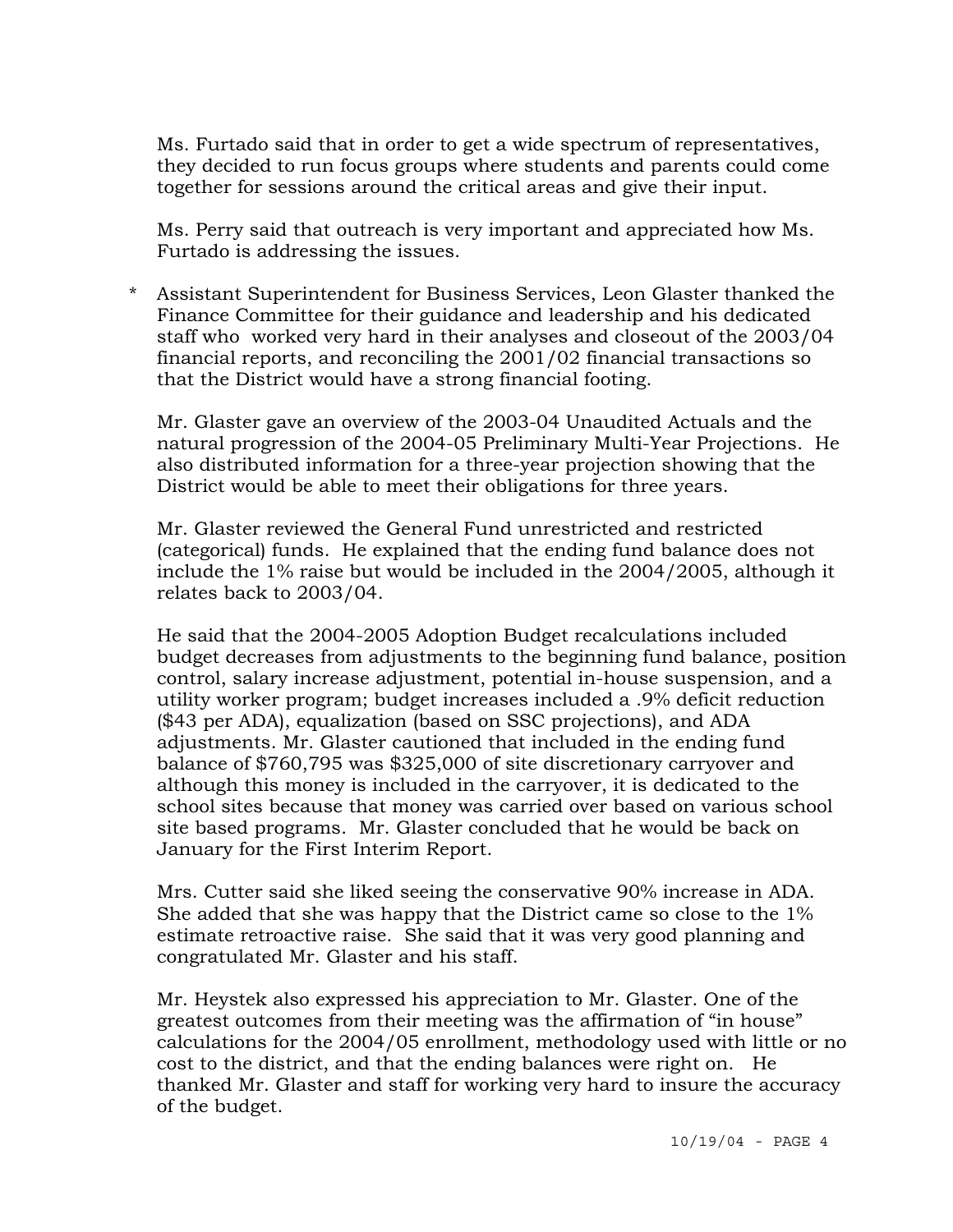Ms. Perry commended the staff for their diligence at looking at all of the position control items and making sure they were coded correctly. She read a certification that she received from the Alameda County Office of Education regarding the tentative Public Disclosure of Proposed Salary Agreement for the Teamsters/Trades Union. "*Based on the Multi-Year Projection submitted with the 2004-05 Adoption Budget, our analysis indicates that the District will continue to be able to meet the 3% reserve requirement for 2004-05 and the subsequent two fiscal years without any further revenue enhancements and/or budget reductions."* She said this was very good news.

Mr. Pon noticed that the 2003/04 Unaudited Actuals was compared to 2004/05 Budget. He asked why it was not compared to the 2003/04 budget, so we could see how the Unaudited Actuals compared to the same budget that was approved. Mr. Glaster explained that the form Mr. Pon was referring to was a state form but that he could go back to the  $1<sup>st</sup>$  and  $2<sup>nd</sup>$ Interim from 2003/04 and compare it to the 2003/04 Unaudited Actuals and give him that information.

Mr. Pon asked if there was a calculation in the report showing the amount of the 3% reserve and whether there is an adjustment for it. Mr. Glaster said that approximately \$75,000 more than what is required by the Ed. Code has been budgeted and that information had been shared with the Finance Committee. Mr. Pon said it would be helpful if the information presented at the Finance Committee could be shared with the rest of the Board for consistency.

In response to Mr. Pon's question around the undesignated amount of \$35,000, Mr. Glaster explained that that was not the ending fund balance. Mr. Pon added that is doesn't look like there's any extra money for the future because most of the money is already designated.

Mr. Glaster said unfortunately when it is so close to the 3% reserve, and anything can happen, it's his job to make sure that the District doesn't go below that reserve.

### **PUBLIC TESTIMONY ON NON-AGENDA ITEMS**

- Billy Campbell thanked Trustee Gary Thompson, as chair of the Finance Committee, for his leadership, and the sincere respect and dignity he demonstrates to the people attending those meetings.
- At her request and with consensus of the Board, Pamela Richards addressed the Board on her opposition to Resolution 04-46, Declaring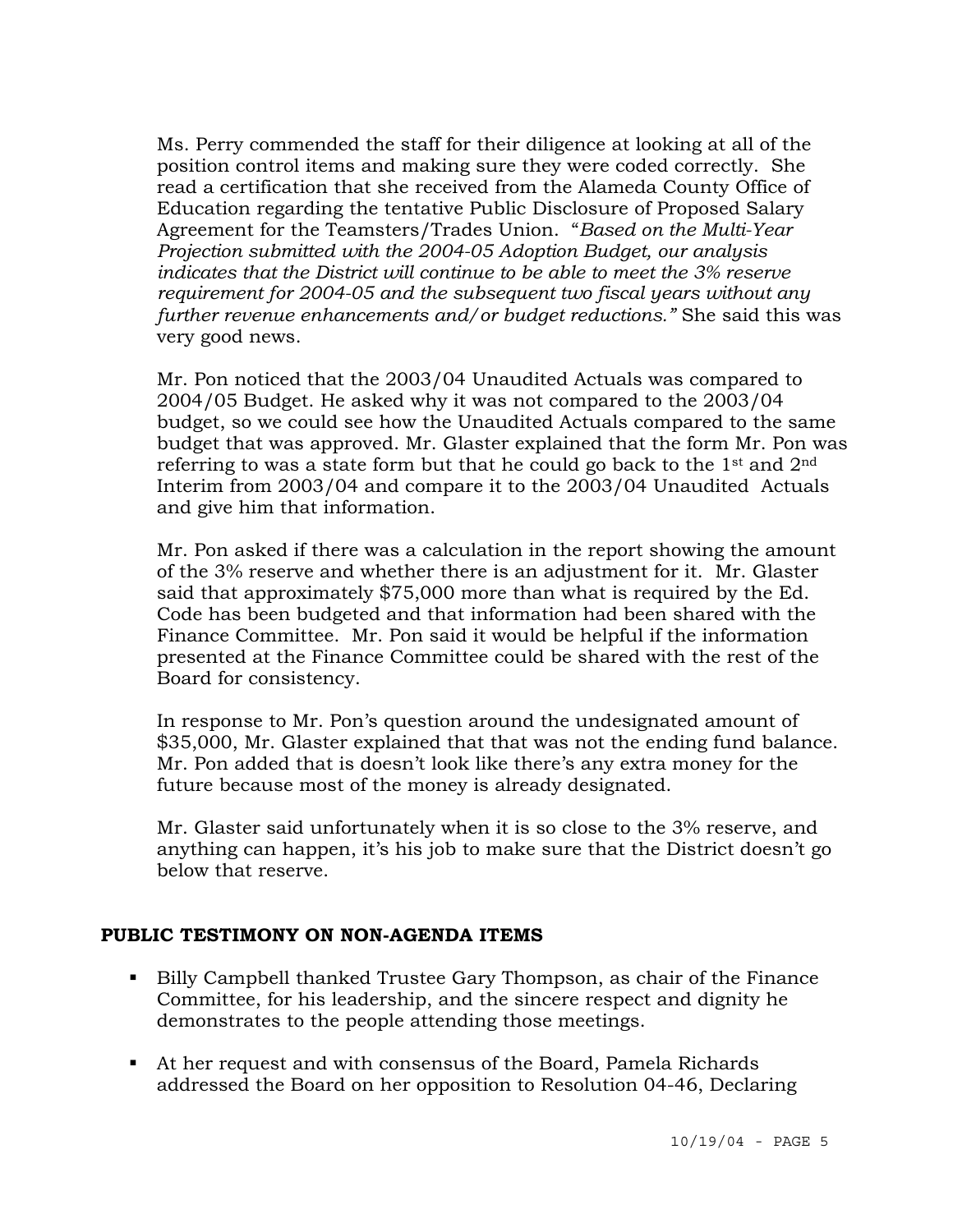Vacancy on Board for Trustee Area 6, reminding the Board of a similar situation two years earlier.

# **PUBLIC HEARING**

 On a motion made by Mr. Heystek and seconded by Mrs. Cutter, the Board opened the public hearing concerning the Teamsters Union Local No. 856/Alameda Building Trades Council initial proposal to the San Leandro Unified School District by a 7-0 vote.

There were no comments received from the audience.

On a motion made by Mr. Heystek and seconded by Mr. Thompson, the Board closed the public hearing by a 7-0 vote.

 On a motion made by Mr. Heystek and seconded by Mrs. Cutter, the Board opened the public hearing concerning the San Leandro Unified School District's initial proposal to the Teamsters Union Local No. 856/Alameda Building Trades Council by a 7-0 vote.

There were no comments received from the audience.

On a motion made by Mrs. Cutter and seconded by Mr. Thompson, the Board closed the public hearing by a 7-0 vote.

# **REPORTS**

- 1) Correspondence None
- 2) Superintendent's Report Superintendent Chris Lim reiterated Ms. Perry's announcement regarding the positive certification received from the Alameda County Office of Education, and thanked Mr. Glaster for the hard work done by the Business Department. She said that the second Staff Development is scheduled for October 25, and reminded the community that there would be no school for students; the elementary staff would be involved in Part II of the District's standards-based report card where each principal would be leading a grade-level team, going over the elements of the report card, how it meets the standards, and clarify from each team on what is "good enough". Ms. Lim reported that the first quarterly meeting with Cabinet and the San Leandro High School Administration was wonderful. She said Cabinet will continue to meet quarterly with the high school team, mapping out what their needs are so that we can make sure it is a flagship and well prepared for the WASC visit in 2006. Today, Leon & she met with Maggie Sharpe, editor of the S.L. Times regarding the headlines indicating that overruns at the middle schools were impacting what we weren't able to do at the three elementary schools. In response, Leon put together a fact sheet clarifying some of the outdated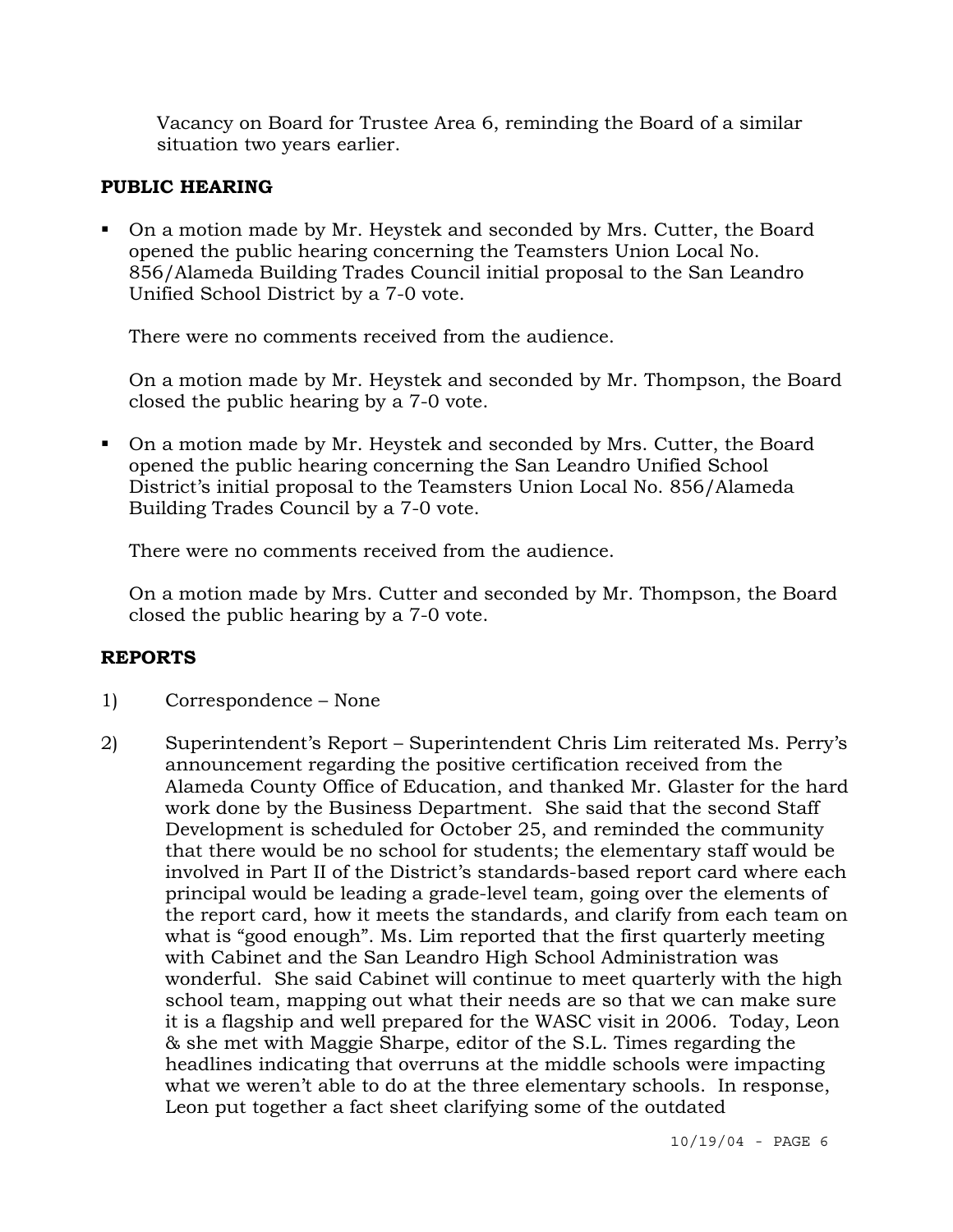misinformation and numbers that were used that will be published in all school newsletters. Ms. Lim said that Ms. Sharpe would be meeting with them again and that the District would be putting together an additional fact sheet to be distributed as quickly as possible because of the misinformation on how the money was spent on the bond.

# 3) Board Committee Reports

- City/District Liaison Mr. Pon reported that there was a Special Meeting on October 14 at City Hall in which they discussed two items both related to the Bancroft Middle School Joint Use Project: (1) the project itself and Option D, and (2) the Memorandum of Understanding MOU) for verbiage. It was agreed that Option D would be the option of choice. The City Council said it was not the option that they preferred; they wanted a more structured project with fixed back stops and more lanes on the track. As a result, the City would be backing off from issuing permits for the after school activities. The MOU will indicate that the school district will issue the permits and have control of the field however the City would be permitted to use the field from time to time as needed. Approval of the MOU is on tonight's agenda.
- Facilities/Technology Ms. Cutter said they met on October 15 and discussed the following items: (1) Options for District Owned Portables at Jefferson, (2) Jefferson Elementary Schedule Update; (3) Jefferson Murals - the site has had estimates and is now looking for funding; (4) Madison Elementary Improvement Project; (5) Adult School Project at Muir Update; (6) Traffic Mitigation for Muir and Wilson; (7) Student Drop off at SLHS; (8) Update on Airport Noise Settlement; (9) Windows at Wilson; and (10) misinformation regarding the middle school overruns article and providing a newsletter with the correct information.

Mr. Glaster added he has been meeting with the Port of Oakland Noise Abatement Dept. The District's four "Tier I schools" are Muir, Wilson, Monroe and Garfield and they have been approved for approximately \$4 million funding plus approximately \$750,000 more from the 1998 CPI. He said he District is requesting that the funds go into escrow accounts in the same manner as the City of San Leandro. He said that at the next Board meeting on Nov. 16, the Board will be asked to ratify the 1998 contract. Construction of the windows at those sites will begin the first day school is out in June and is scheduled to be completed before school starts in the fall so it will not impact the schools.

• Finance – Mr. Thompson said the committee met on October 12 and (1)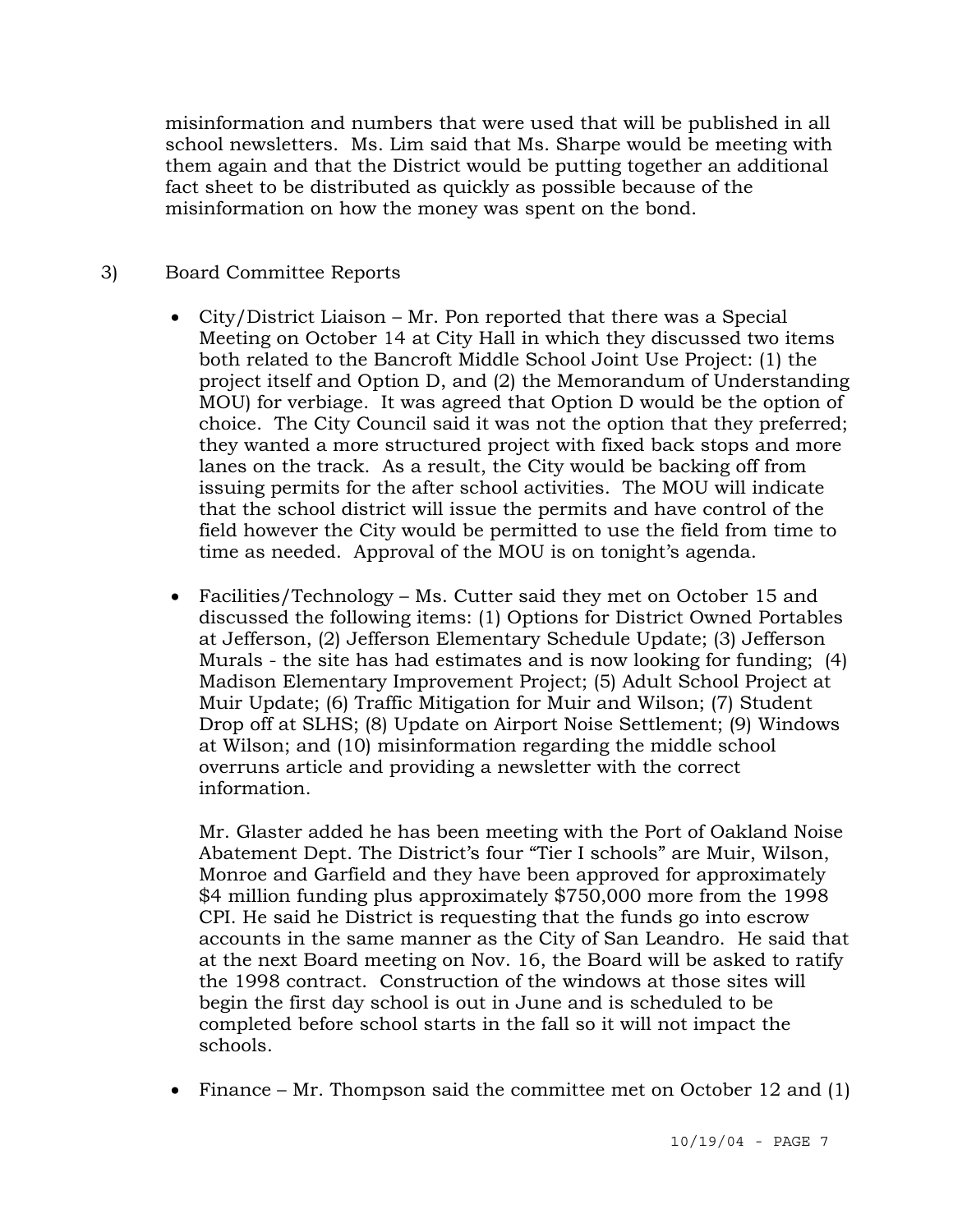Previewed Unaudited Actuals and Multi-year Projections and discussed how to make it "user friendly," and (2) the Port of Oakland Noise Settlement which previously reported on by Mr. Glaster.

- Policy Ms. Wilson reported that the committee met on October 11 and discussed four items which are being brought to the Board tonight for action: BP 3513.3, Tobacco Free Schools; BP 9250, Remunerations, Reimbursement, Other Benefits; new policies BP 5131.62, Tobacco, which is in reference to tobacco use prevention education for students; and BP 6182, Opportunity School/Class/Program. Revisions of AR 3513.3, Tobacco Free Schools and new ARs, 5131.62, Tobacco, and 6182, Opportunity School/Class/Program for the Board to receive for information. Future policies for Board consideration will concern training and staff development for the Board. The next meeting is November 8 at 6:00 pm.
- Superintendent's Evaluation Ad-Hoc Mr. Heystek reported Mr. Richards and him met on October 12 (Ms. Wilson was ill) and continued their discussion on the Superintendent's evaluation form format so that it is closely aligned to her goals. Mr. Richards shared a form that is used at his work and Mr. Heystek introduced another model from a county school board in the state of Virginia. The committee would like to bring these samples to the next Board meeting to discuss the merits of each of these forms. Mr. Heystek added that each of the models include mix of a quantitative rating and narrative comment, so that the Board can "weigh in" with overall impressions of the superintendent's performance in terms of the factual document.

 Mr. Thompson said that if the committee brings recommendations to the Board, he would like to see only one or two options.

 Mr. Heystek said that there were only two recommendations, which would provide the Board some options with two distinct features.

 Mr. Perry said that this would be a conference item on the November 16 Board meeting agenda.

- 4) Board Representatives' Reports
	- Eden Area Regional Occupational Program Mr. Richards said that there was no report because the meeting was cancelled; the next meeting will be November.
	- Mid-Alameda County Special Education Local Plan Area Ms. Perry reported that the committee met on Sept. 23 and discussed the preliminary budget. She also said that traditionally MACSELPA has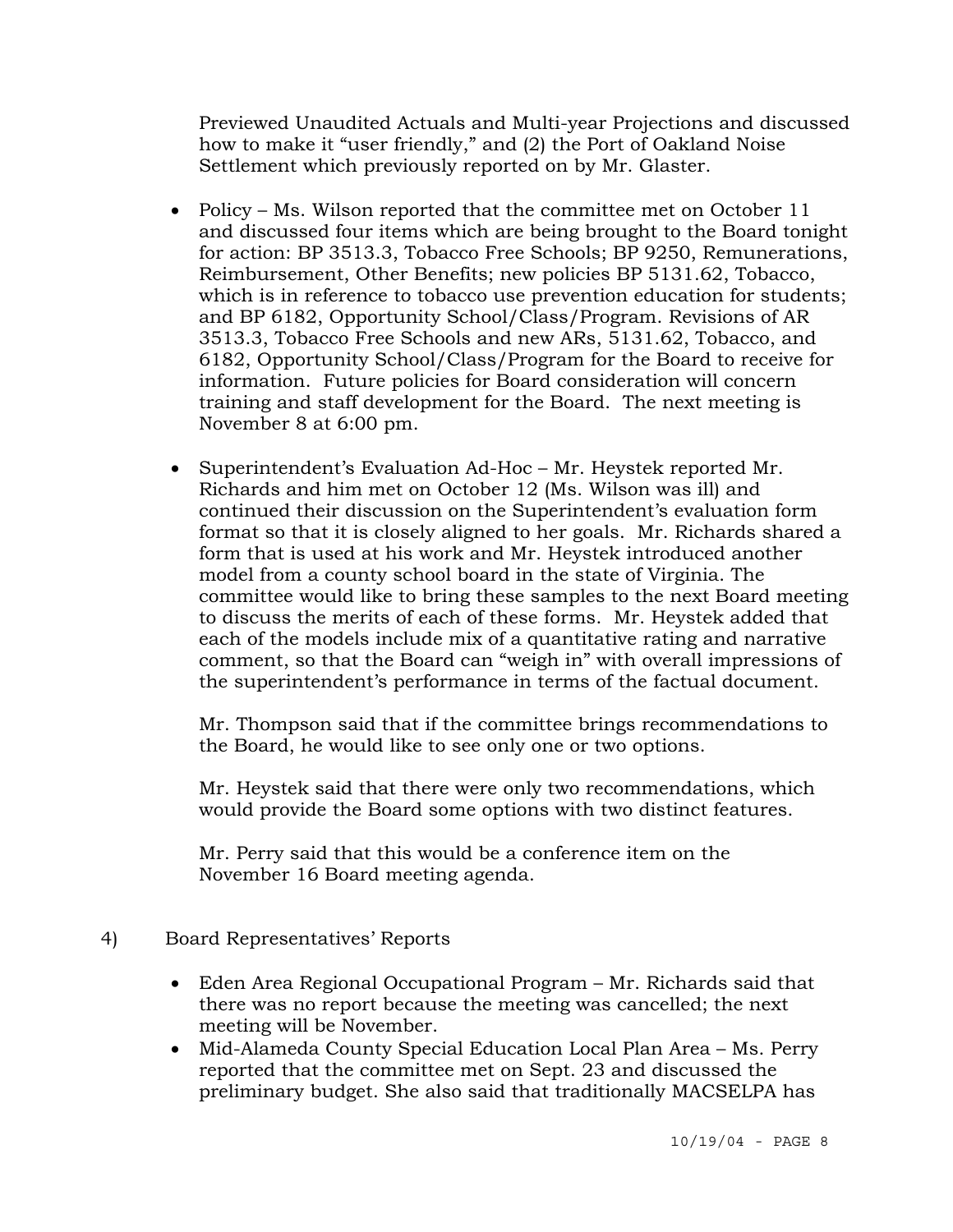paid for one (1) highest paid resources specialist in each district and two (2) for Hayward (which is way out of line) so they are looking at a maximum cap for each of those positions. The next meeting will be in mid November.

# **CONSENT ITEMS**

### General Services

1.1-C Approval of Board Minutes – October 5, 2004

### Human Resources

2.1-C Acceptance of Personnel Report

### Educational Services

- 3.1-C Acceptation of Donations
- 3.2-C Third Indicator of Alternative Schools Accountability Model for Lincoln Continuation High School

### Business, Operations and Facilities

- 4.1-C Ratification of Payroll
- 4.2-C Approval of Bill Warrants
- 4.3-C Intra-District Transfers
- 4.4-C Resolution #04-45 to Declare Certain Equipment Surplus and/or Obsolete

On a motion made by Mr. Richards and seconded by Mrs. Cutter, the Board approved the consent items by a 7-0 vote.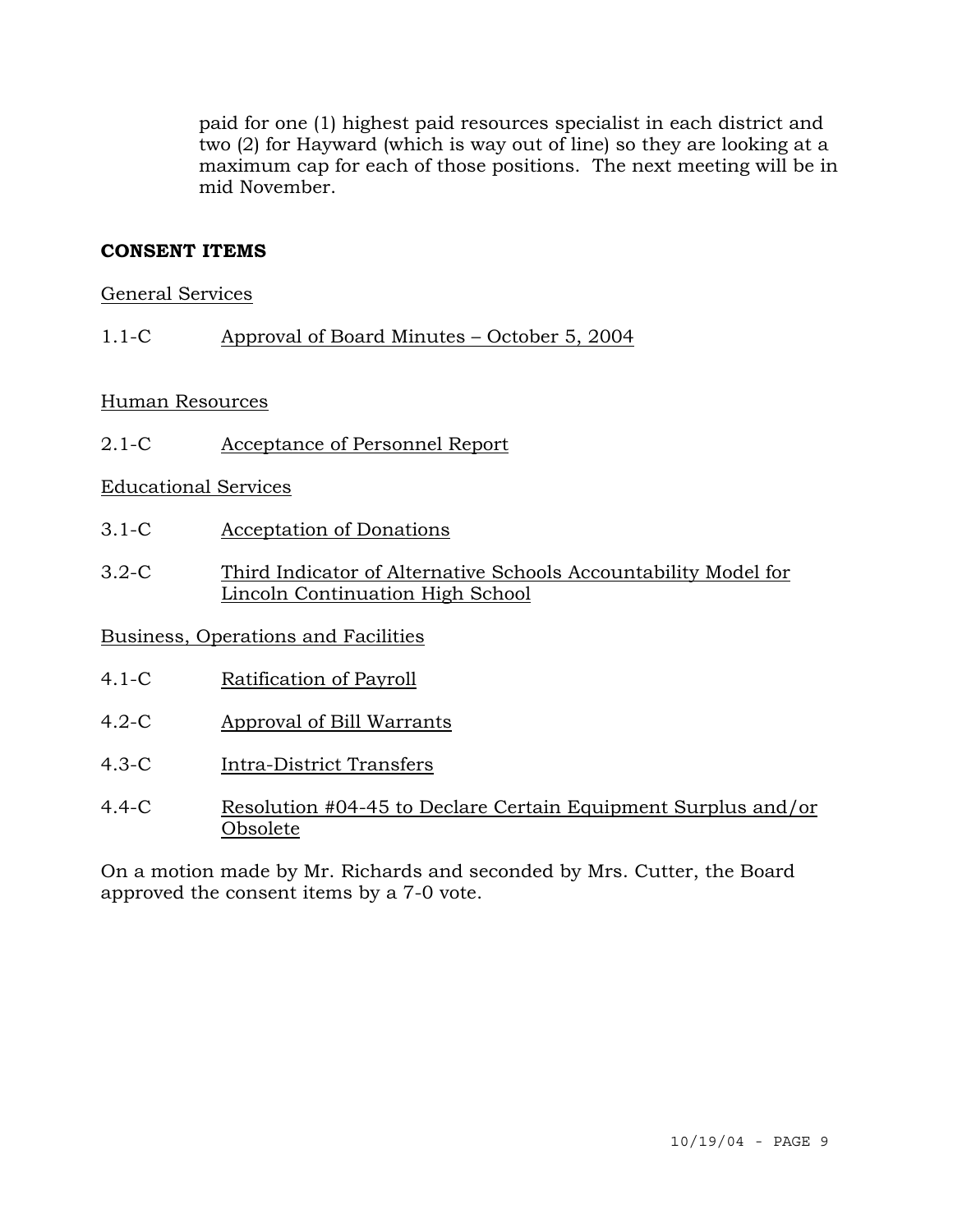# **ACTION ITEMS**

### Human Resources

- 2.1-A California School Employees' Association (CSEA) Initial Proposal On a motion made by Mr. Pon and seconded by Mrs. Cutter, the Board acknowledged receipt of the California School Employees' Association (CSEA) initial proposal to the San Leandro Unified School District by a 7-0 vote.
- 2.2-A Settlement Agreement with Teamsters Union Local No. 856/Alameda Building Trades Council

### **PUBLIC COMMENT**

■ Billy Campbell thanked Mr. Glaster for his insight regarding the settlement with the Teamsters.

On a motion made by Ms. Wilson and seconded Mr. Richards, the Board approved the settlement agreement with Teamsters Union Local No. 856/Alameda Building Trades Council for the 2003/2004 school year by a 7-0 vote.

### 2.3-A Utility II Position for San Leandro High School

### **PUBLIC COMMENT**

 Billy Campbell thanked Mr. Glaster and Mr. Martinez for their cooperation and coming to him to discuss the Utility II position. He added that it is a sign of good management when you can have the union agent and the mangers come together and discuss ways to solve problems.

On a motion made by Mrs. Cutter and seconded Ms. Wilson, the Board approved Cabinet's recommendation to hire a 1.0 FTE Utility II position for San Leandro High School by a 6-1 vote with Mr. Heystek abstaining.

### Educational Services

# 3.1-A Recommendation from Administrative Panel's for Expulsion

On a motion made by Mr. Thompson and seconded by Mrs. Cutter, the Board approved the Administrative Panel's recommendation for expulsion for student E02-04/05 to include that the Administrative Panel was held on October 7, 2004 with the parents in attendance by a 7-0 vote.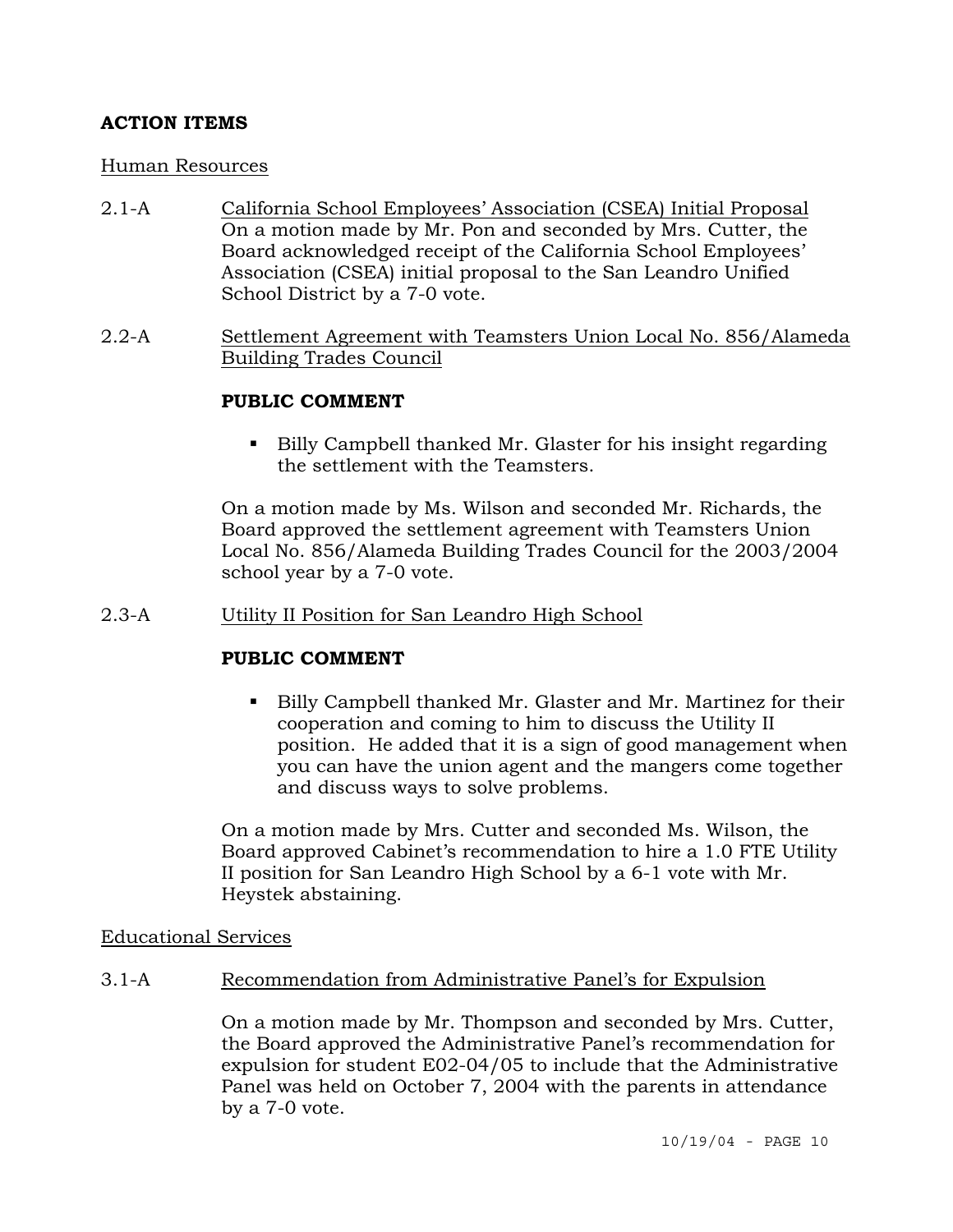### 3.2-A School Assistance and Intervention Team (SAIT) Timeline and **Contract**

Mr. Thompson said that in reviewing the background documentation for this item there was no reference to parent involvement or input and added if we don't engage the parents some students will be at further risk.

Ms. Sakamaki said the principal at Washington had already had several meetings with the community and informed them of the process. She said that unlike the last process Washington went through, most of the work would be done between the District's school leadership team and the state provider.

Ms. Perry requested the Superintendent provide the Board with updates on parent and community involvement

On a motion made by Mr. Heystek and seconded by Mrs. Cutter, the Board approved the timeline and contract for Napa/Solano County as School Assistance Intervention Team (SAIT) provider to work with Washington Elementary School by 7-0 vote.

### Business, Operations and Facilities

# 4.1-A 2003/004 Financial Unaudited Actuals

On a motion made by Mr. Thompson and seconded by Ms. Wilson, the Board approved the 2003/2004 Unaudited Actuals as presented by a 7-0 vote.

### 4.2-A Bancroft Playing Joint Use Field Memorandum of Understanding (MOU)

### **PUBLIC COMMENT**

 Billy Campbell thanked Ms. Cutter, the Board, and District for their leadership and guidance in helping to come to a mutual agreement in this matter.

Mr. Heystek said that it was his understanding that the operational questions about bathrooms, lighting, location, and heights of lights which are not addressed in the MOU, but were so critically important to the neighborhood, would be discussed once the grant was awarded.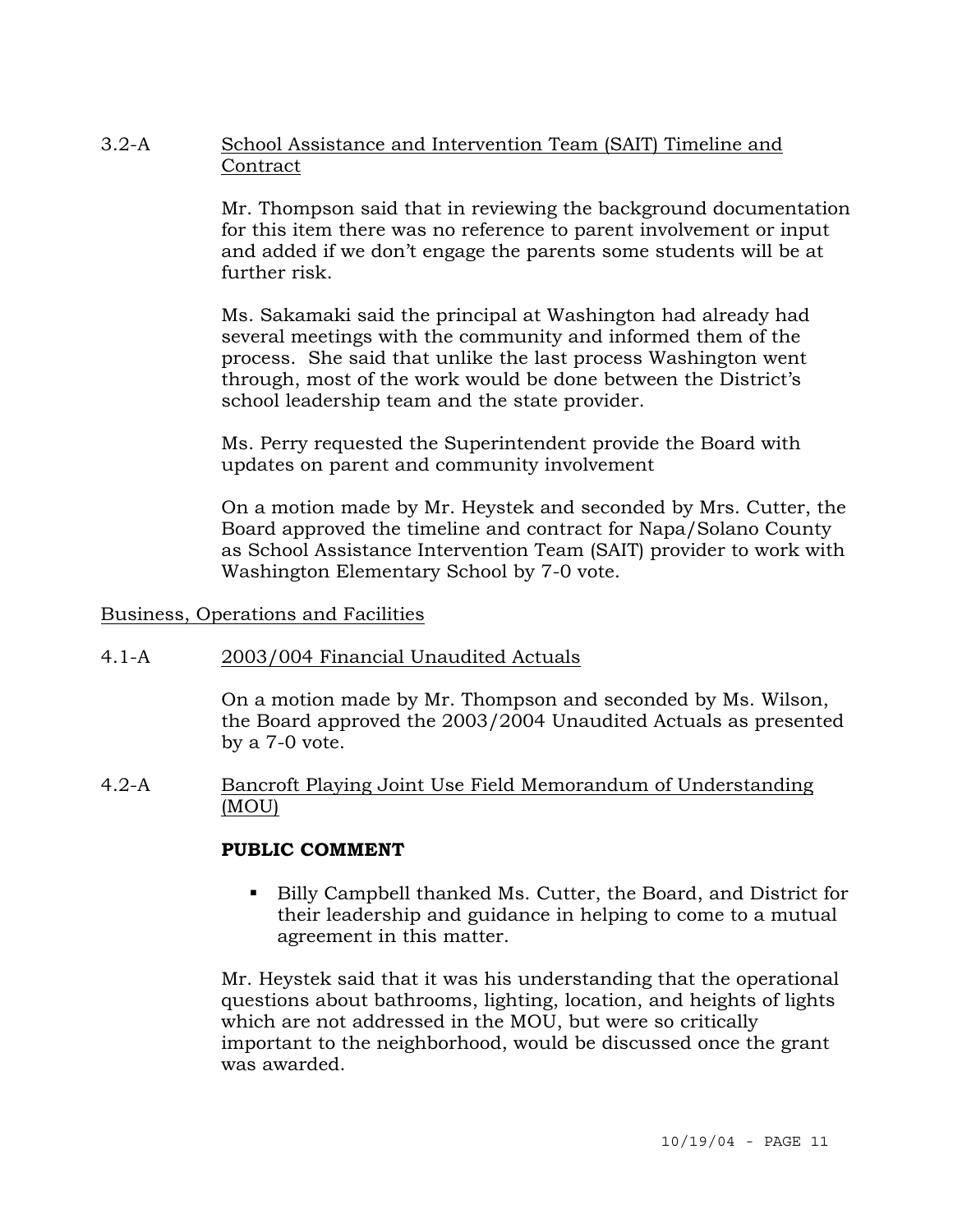Mrs. Cutter added that if there were District costs regarding the bathrooms, we needed to be sure that the District was compensated.

Ms. Perry said that those issues were still on the table and it was her understanding that both the City Council and the District needed to approve the tentative MOU as part of the grant process by the November 5 deadline. She stated that there is no guarantee that we would be receiving grant funding but we were moving forward with Option D and designating the District as the lead agency which is reflected in the MOU.

On a motion made by Mr. Pon and seconded by Mrs. Cutter, the Board approved the Bancroft Playing Joint Use Field Memorandum of Understanding (MOU) by a 7-0 vote.

4.3-A Change Order #7 – Jefferson Elementary School Increment II

On a motion made by Mr. Pon and seconded by Ms. Wilson, the Board approved change Order #7 for Fedcon General Contractors, Inc. for Jefferson Elementary School Increment II – Bid Package #03- 01 by a 7-0 vote.

4.4-A Notice of Completion for San Leandro High School Modernization

On a motion made by Mr. Pon and seconded by Mr. Thompson, the Board accepted the Notice of Completion for the San Leandro High School Modernization: Health & Safety Retrofit Project #03-03 – DSA #01-102841 by a 7-0 vote.

# **CONFERENCE ITEMS**

### Educational Services

1.1-CF BP 3513.3, Tobacco Free Schools

The Board discussed and considered approving the revised Board Policy 3513.3 on Tobacco-Free Schools as presented.

On a motion made by Mr. Heystek and seconded by Mr. Richards, the Board approved the revised Board Policy 3513.3 on Tobacco-Free Schools as presented by a 7-0 vote.

1.2-CF BP 5131.62, Tobacco

The Board discussed and considered approving the new Board Policy 5131.62, Tobacco as presented.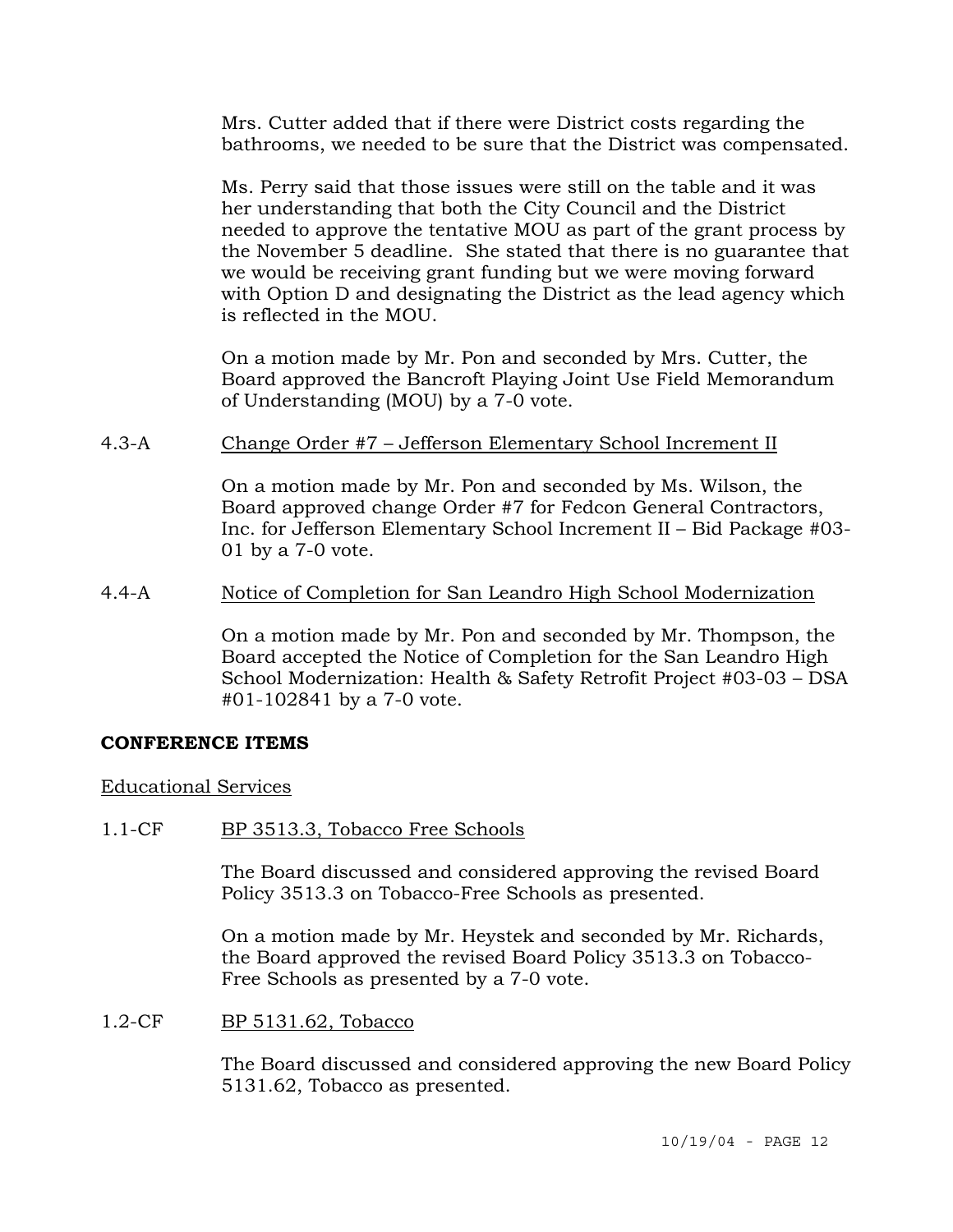On a motion made by Mr. Pon and seconded by Ms. Wilson, the Board approved the new Board Policy 5131.62, Tobacco as presented by a 7-0 vote.

#### 1.3-CF BP 6182, Opportunity School/Class/Program

The Board discussed and considered approving the new Board Policy 6182, Opportunity School/Class/Program as presented.

On a motion made by Mr. Thompson and seconded by Mrs. Cutter, the Board approved the new Board Policy 6182, Opportunity School/Class/Program as presented by a 7-0 vote.

Business, Operations, and Facilities

### 2.1-CF Increase Hours of the Nutrition Assistant I Position

The Board discussed and considered approving the increase of .5 hours to the Nutrition Assistant I position at San Leandro High School/Lincoln High School.

On a motion made Mrs. Cutter and seconded by Mr. Heystek, the Board approved the increase of .5 hours to the Nutrition Assistant I position at San Leandro High School/Lincoln High School, with the cost to be absorbed by the Cafeteria Fund, by a 7-0 vote.

### General Services

### 3.1-CF BB 9250 - Remuneration, Reimbursement, Other Benefits

The Board discussed and considered approving the revised BB 9250, Remuneration, Reimbursement, and Other Benefits as presented.

The discussion included clarification of what "within two regular Board meetings" meant, indicating a more concrete time for clarification and whether the committee had looked at other district's policies before revising the policy.

The committee said that they had looked at a couple of policies submitted as well as seeking legal counsel regarding the definition of what constitutes a regular meeting (something governed by the Brown Act). Mrs. Cutter that they had decided it would be prudent to follow the advice of legal counsel.

Mr. Richards said that other districts have similar policies, but are not required to fill out a form. The Board members are allowed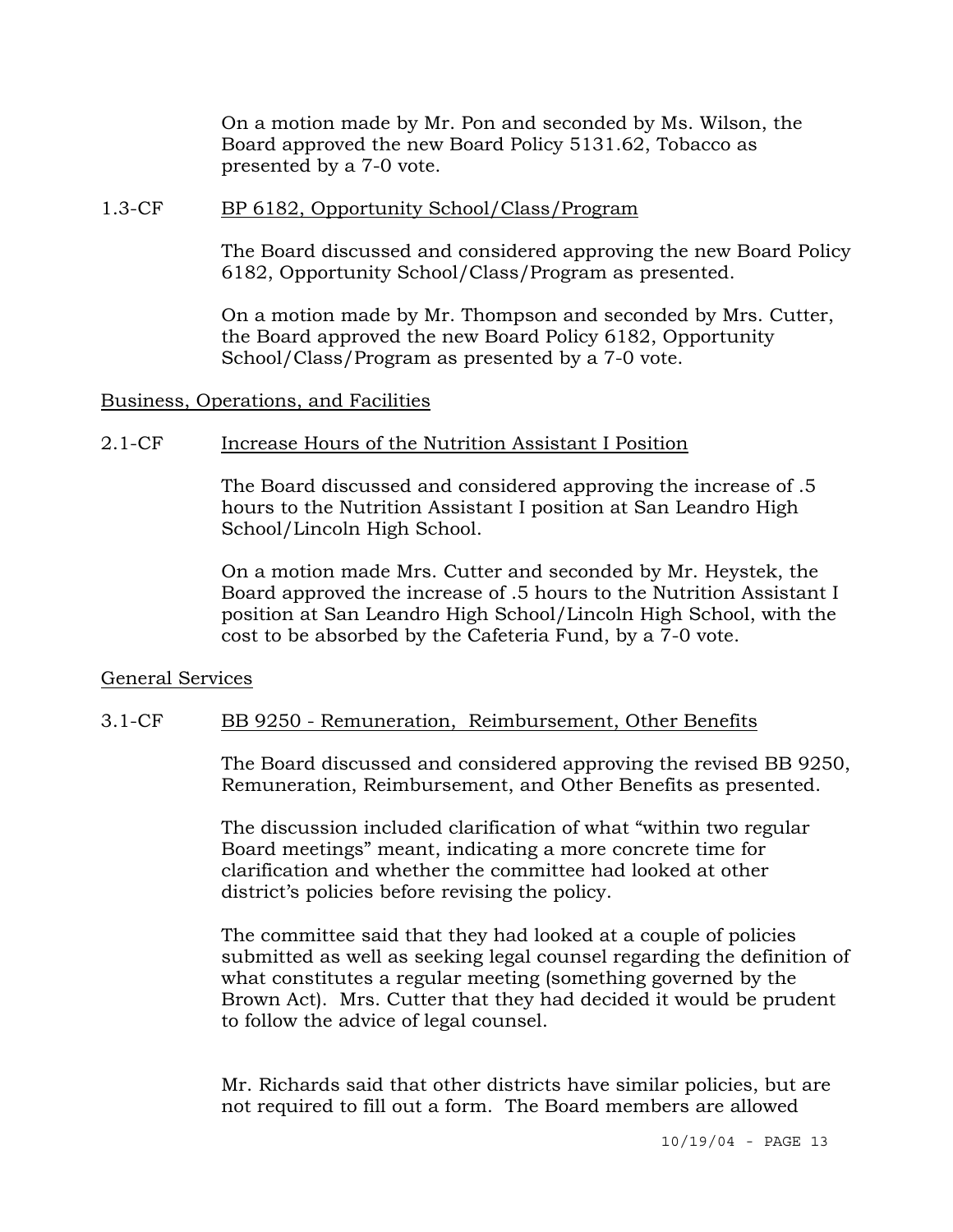three absences before any action is taken. He asked if the committee had considered this process before reevaluating the policy.

Ms. Wilson said her only concern was whether or not districts were following the Ed. Code regarding what constitutes a "regular board meeting." She said the committee could go back and do some more research, if the Board wished.

Mr. Pon felt that requiring submission of form for each absence makes Board members responsible and not the administrator. He added that a member can always submit the form ahead of time if he/she knows that they are going to be out for a meeting, as long it is within the time frame.

Mrs. Cutter said that they were trying to follow the Ed. Code which states that you need to be present at a meeting in order to be paid for a meeting.

In response to the questions raised by Trustees Pon and Heystek, Ms. Wilson explained that this issue was raised when two board members recently had circumstances beyond their control where they were unaware that they were going to be out. The committee was tempting to create some flexibility for all trustees to at least allow them "two regular Board meetings" to be reimbursed for a missed meeting rather than the current 14 day time period. She said that the committee could certainly add additional language to make it clearer.

It was the consensus of the Board to revise within "two regular board meetings" to within "30 days" to submit a form.

On a motion made by Mr. Heystek and seconded by Ms. Wilson, the Board approved to strike "two regular board meetings" and insert within "thirty (30) calendar days) thus reading "*A Board member who is absent from a meeting may be paid for the absence by submitting the appropriate District form E 9250 to the Superintendent's Administrative Assistant within thirty (30) calendar days requesting that a resolution be placed on the Board agenda to declare that the reason for the absence falls within the intent of Education Code 35120* by a 6-1 vote with Mr. Richards voting no.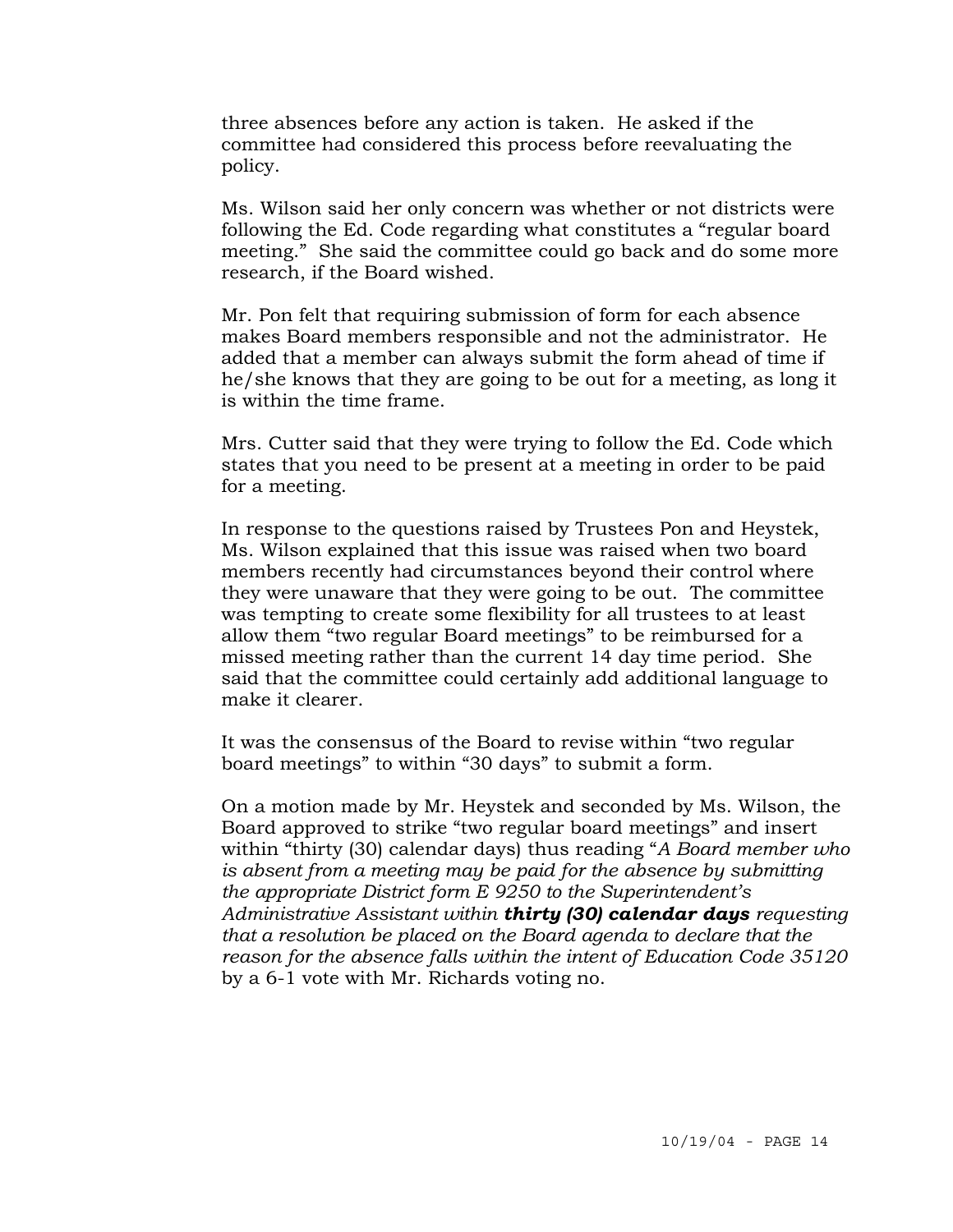### 3.2-CF Resolution #04-26 Declaring Vacancy on Board for Trustee Area 6

The Board discussed and considered adopting Resolution #04-46, Declaring Vacancy on Board for Trustee Area 6.

Ms. Perry announced that Board would hear public comment first followed by a presentation by an attorney.

### **PUBLIC COMMENT**

The following people addressed the Board in opposition to the Resolution #04-26 Declaring Vacancy on Board of Trustee Area 6:

- John Franke compared this issue to the same situation a couple of years ago. He said there was no attorney involved then so it looks like there is a double standard. He wanted to know what the cost of the attorney fees to the District was for this service.
- Barry Luboviski shared his comments on behalf of the Building and Construction Trades Council of Alameda County, where he is Secretary/Treasurer and the Central Labor Council. He urged the Trustees to consider giving Trustee Wilson the necessary time to meet the procedural requirements that he believes is her intent, to move back into the District.
- Ray Davis felt that it was unwise to declare a vacancy at this time. He encouraged the Board to develop a solution that would address all parties involved so that the District could "retain a valuable member of our community in our community."
- Esther Holcomb, a former Board member, who raised this issue with her letter to the editor, said that this has been a continuing and important issue. She referred to two times where the District had previously faced this issue, once in 1984 and again in 1991. She said that District 6 needs representation and this shouldn't be allowed to continue without some kind of public notice that action is being taken. She urged the Board to make available some kind of assistance to help Trustee Wilson find residency in Area 6. If she is unable or unwilling to fulfill that requirement then the Board needs to adopt a Resolution.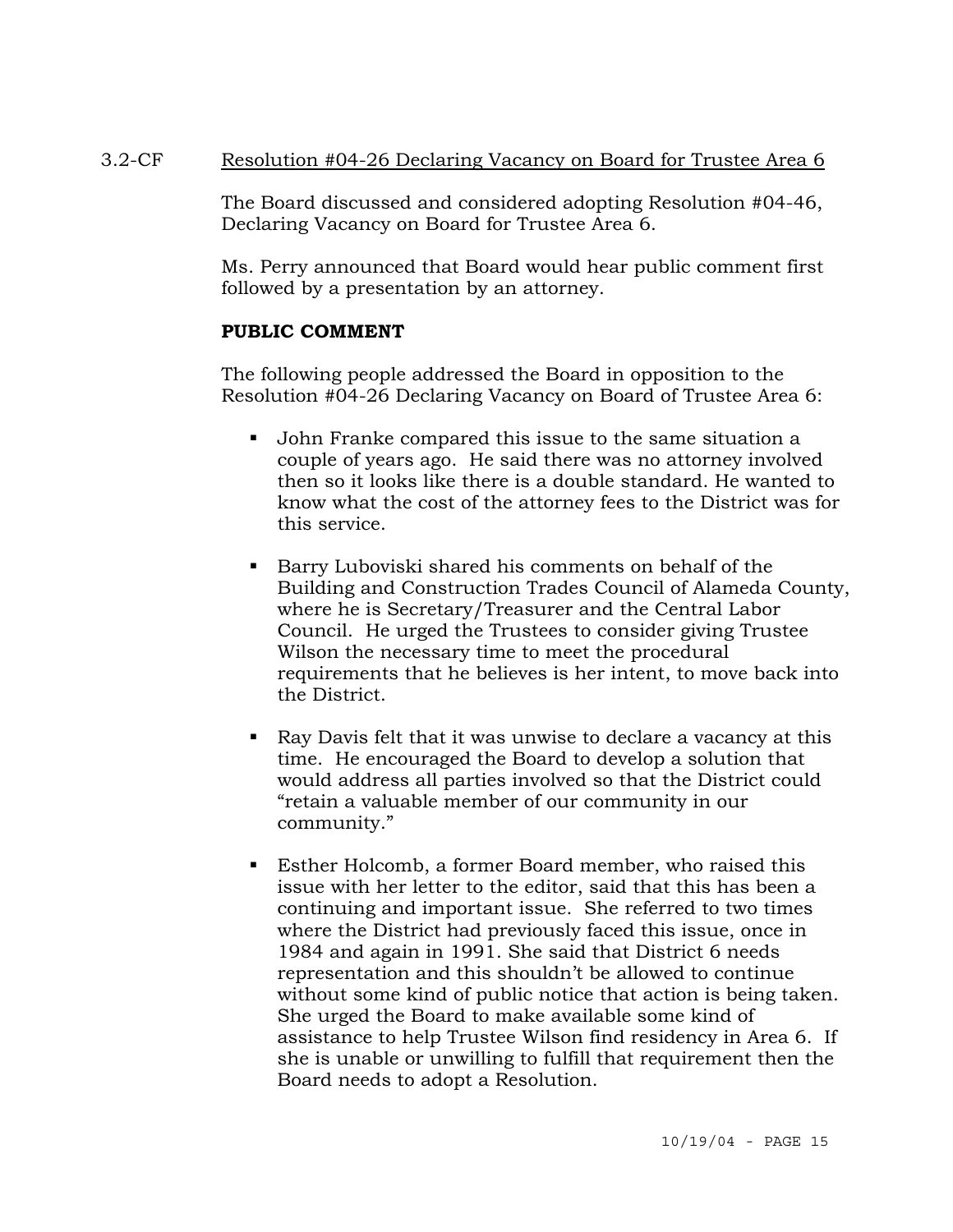- Dr. Paul Dancy said that the District has a Board member who is seeking the American Dream – to have a fulfilled career, a full spiritual life, giving back to the community and home ownership. He said there are rules and regulations that we have to abide by, but some of the rules are outdated. He added that Ms. Wilson has forfeited her personal time to serve on the Board, "you shouldn't have to forfeit your seat to support a community that you've already served."
- Kenneth Ivory addressed the Board and agreed with Dr. Paul Dancy that if a member in the past was granted the privilege to move out of the District and return, then the same privilege should be given to Trustee Wilson.
- Shiyama Clunie, chair of the African-American Business Council, addressed the Board on behalf of Trustee Wilson. She felt that Ms. Wilson was led astray by her colleagues; she was not given the opportunity to seek legal representation; to follow due process; and to look for housing in her District. She added that tonight's proceeding sets a poor example of when diversity of opinion is not embraced it is blatantly unfair, undemocratic and un-American.
- Darlene Evans thought she might reside in District 6 and knows of a one-bedroom available for rent.

Ms. Perry summarized the circumstances that transpired:

- In June 2004 Trustee Kimberly Wilson informed the Board that she was moving to a residence outside Trustee Area 6, the area whereas she was elected to represent and that her move was temporary and she intended to purchase a home in her election area;
- In September the Board learned that she was still living outside of her Trustee Area 6 and had no specific time frame or location to move back into her election area;
- As a result the Superintendent sought the assistance of legal counsel to advise the Board on the legal requirements relating to residency within one's elected trustee area and to conduct a factual investigation relating to this particular situation.

Ms. Perry introduced, Marion McWilliams of Ruiz & Sperow, LLP who explained both the legal requirements and her factual investigation.

Ms. McWilliams briefly summarized the legal residency requirements, described the fact finding investigation and the conversation she had with Ms. Wilson last week.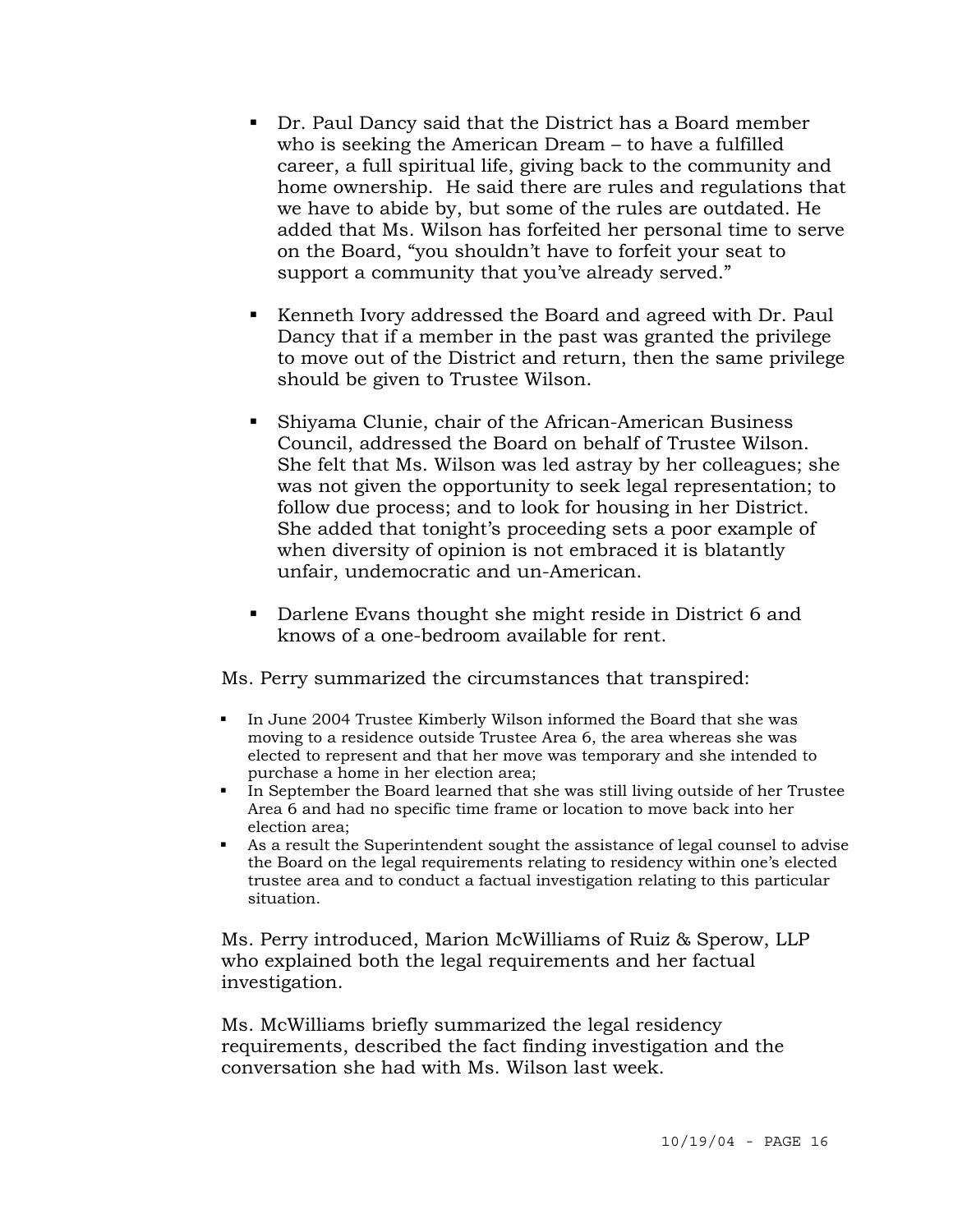Ms. McWilliams said the statutes relating to holding public office are set in the Government Code and Ed. Code defining that the legal place of residence is based on two related factors, (1) Physical place of abode of some permanency, and (2) is an intension to remain. In order to change our legal residence you have to take steps to change it and have intent to change. In school board elections that have trustee area elections such as San Leandro Unified, the trustee must remain a resident of the election area not just the District as a whole, and if the trustee no longer is a resident by operation of law, the position is deemed vacated.

Ms. McWilliams said that based on those legal requirements she did a factual investigation consisting of a telephone conversation with Trustee Wilson on October 13, 2004. Ms. McWilliams thanked Ms. Wilson for speaking with her and for her professionalism and candor and said Ms. Wilson was very diplomatic and accommodated her on very short notice to answer her questions.

Ms. McWilliams said that based on her initial legal explanation of residency:

- Ms. Wilson believed that she had established legal residence at her new residence outside of the trustee area.
- She voluntarily moved out of Trustee Area 6 around June 6, 2004;<br>She advised the Board on or around June 1 that she would be move
- She advised the Board on or around June 1 that she would be moving outside her election area;
- She used her new address on Estabrook St. for essentially all purposes: mail, telephone service, and voters' registration;
- She said it was her intention to purchase a home within Trustee Area 6, but Ms. McWilliams felt it was still in the preliminary stages;
- Ms. Wilson indicated that one of the reasons for the move was to save money for a home purchase and that the move itself and a family emergency caused her to have a financial setback;
- August 2004 she reestablished contact with her real estate agent to give him her new address information as she continued to work with professionals related to the financial aspect of purchasing a home;
- Ms. Wilson said that she had viewed one home in her election area but it was not in her personal taste;
- She also advised Ms. McWilliams that the broker she was working was specifically looking in her trustee area;
- Ms. Wilson had not made any offers on any homes in Trustee Area 6; thus there is not particular location or specific time frame within Ms. McWilliams felt that she intended to execute a home purchase within Trustee Area 6;
- At the time of their conversation last week, Ms. Wilson indicated she had not decided whether she would move back into her election area in a rental property as opposed to waiting to find the right home to purchase. Ms. Wilson noted that such a move would create a further financial setback for her;
- The interview concluded with Ms. Wilson stating that she is still considering her options relating to her trustee position and her residency outside the area.

Mr. Heystek said that he was saddened by the political nature of the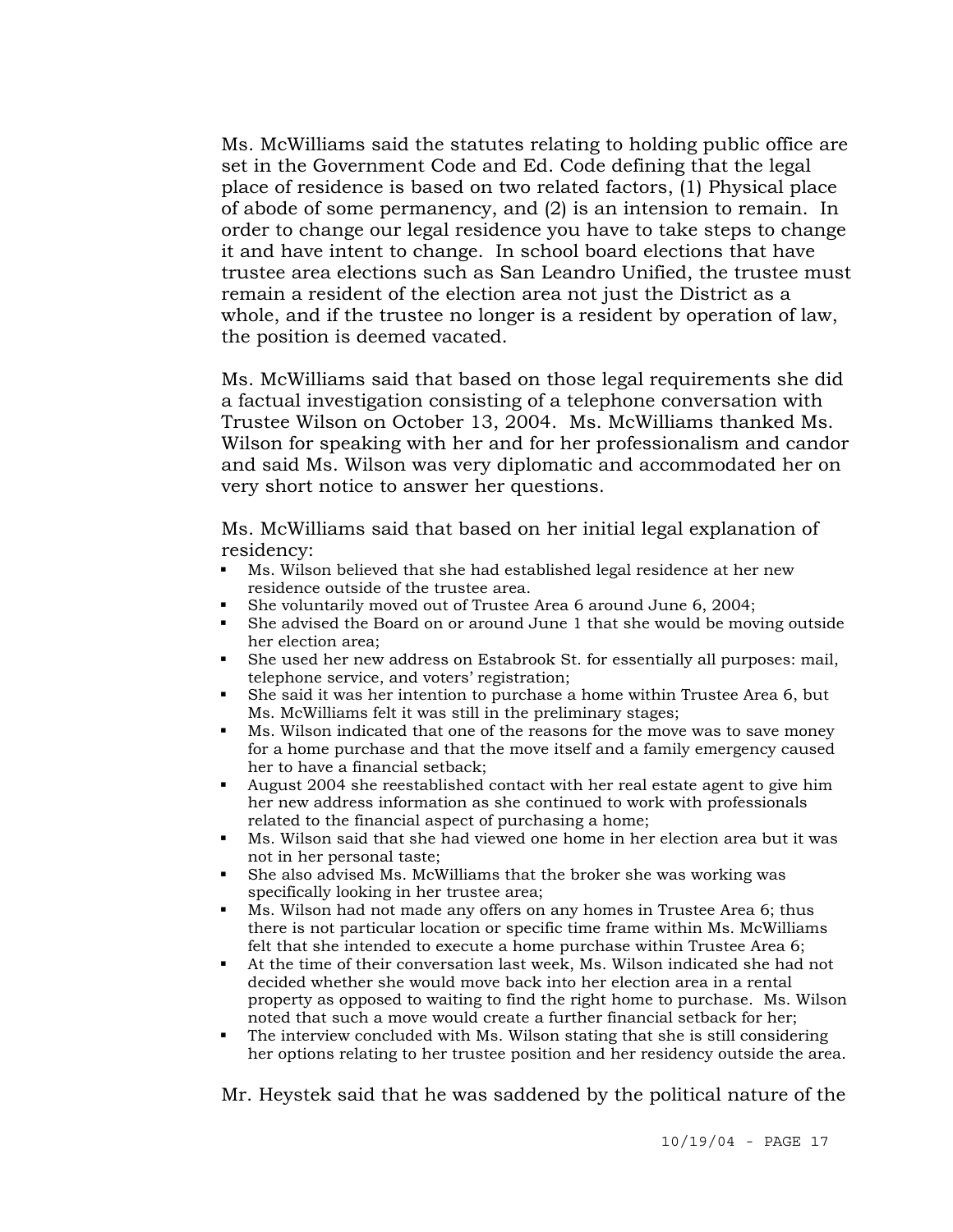discourse. He said that he was subject to tremendous scrutiny four years ago when he was faced with the situation of the death of his homeowner and he had to vacate his home. Mr. Heystek said that he never changed his voter registration, where he received his mail or calls, or signed a lease. Comments raised this evening that he lived outside his area for more than a year, filled out numerous change of address cards, and that the Superintendent kept it a secret were false and he knew those allegations would be used against him in support of the trustee that is facing a similar situation.

Mr. Heystek said he saw very few similarities between the situations. Looking back on the accounts that appeared in the newspapers during those very trying Board meetings, he said he faxed letters to the editor to the San Leandro Times and The Daily Review explaining his situation, and there was an attorney involved. He felt that he had been very frank and forthright about his situation. The Board room was packed with people complaining about his situation. He only wished that they were as polite to him as they were tonight for Ms. Wilson. Mr. Heystek said that he is also troubled by double standards and read an email that he received from Trustee Richards:

*"I (Mr. Heystek) have a email from Mr. Richards dated 16th of November in 2000 during election season as well, actually after the election season but this came up at that time, where I was threatened to move back into geographical boundaries of my district immediately or to submit my letter of resignation from the San Leandro Board of Education effective immediately and it continues that, "I hope you are aware that what you are doing by not residing within geographical boundaries of the district with which you are elected to office to represent is illegal. You are currently violating not only San Leandro school board bylaws 9223(a) but Education Code 5090 and Government Code 1770 and you could also be violating Election Code by showing a mailing address as your primary residence address. I will not be a part or condone this type of illegal activity."* 

Mr. Heystek continued that he was threatened that his case would be taken to the Grand Jury, to the state Attorney General and he feels statements made within the Resolution #04-46 reflect a truthful situation. He says there are double standards here because this case is not being represented truthfully. He appreciates the letter writer's intent to raise this issue as there was no public discussion. He supports Resolution #04-46.

Mrs. Cutter said it is an unfortunate reality that our community had voted that each area had to be represented, something that cannot be changed. She is disappointed about all the rumors (not facts) that are going around and accusing people of something without researching the facts is wrong. We should not be held hostage by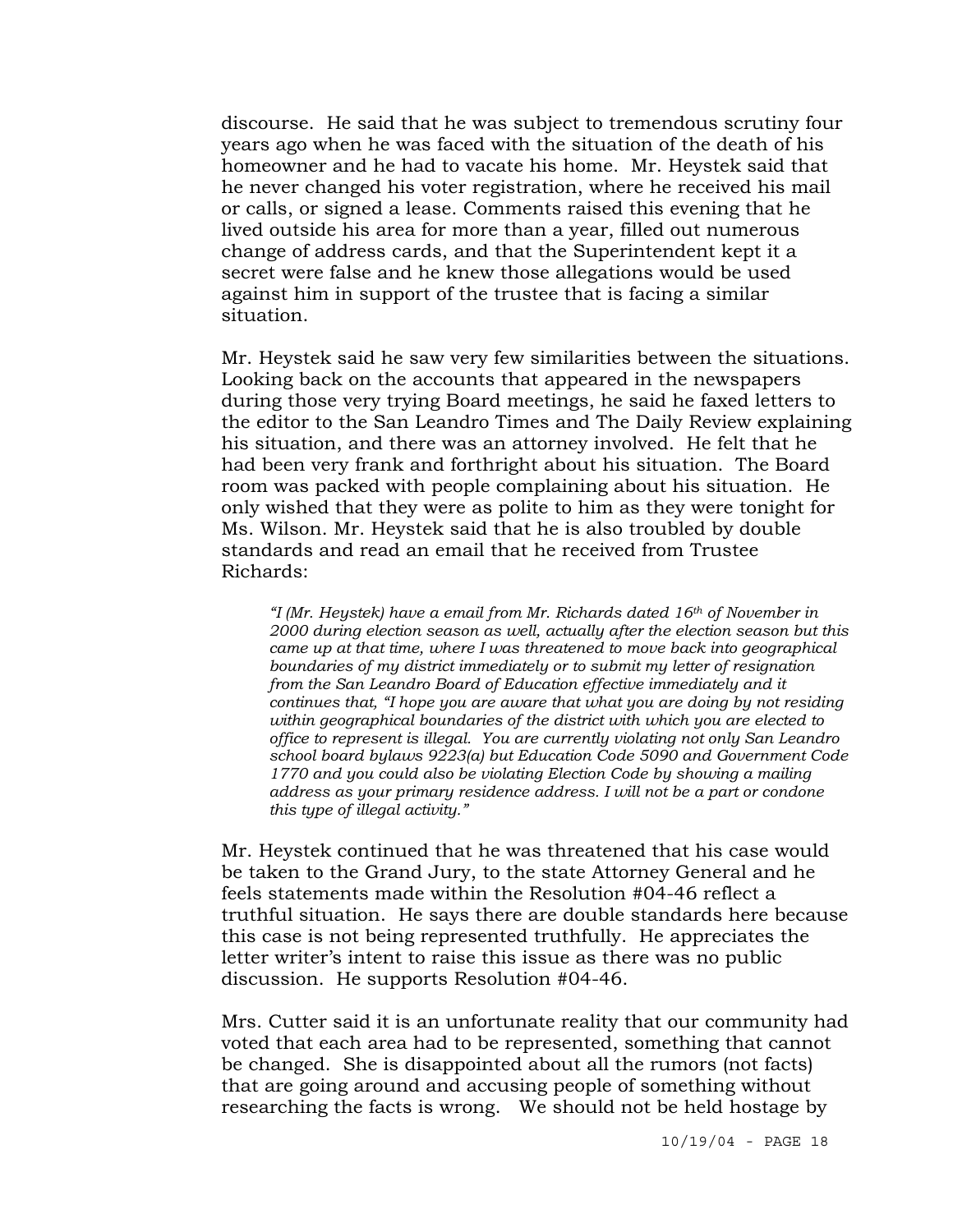public comment when they are not based on facts, or to say that someone is being voted out because of difference of opinion which would be a crime and is not the case here. Mrs. Cutter said that our bylaws state that you have to be resident a of the trustee area that you represent and that's what we are basing this on. The Board's job is to protect the District, not to grant favors, or go after someone in a "witch hunt". She wanted to know legally what would happen if this was turned over to the Attorney General, and what the Board's options were.

Ms. McWilliams explained that the laws and legal requirements for holding public office are established by the California legislature. Assuming that other favors were made, the Board does not have the legal authority to change the law or grant special favors. The Attorney General is one avenue of testing whether a public official is properly holding office. The reason for the law is not to benefit one public official or another, but to make sure that the citizens who elected the representative are represented. She said the Attorney General looks at whether there are issues of facts or law to determine if the public official is properly in office; and whether it is in the public interest to pursue the matter in litigation. She added that the downside to the District would be legal costs incurred; the District would bear the cost if the Attorney General decided there was reason to proceed and that is why some Boards in this situation address the matter by doing a factual investigation and then adopting a Resolution to determine whether they feel the office is vacated, legal and factual requirements have been met, and then giving public notice by that mechanism saying by matter of the position seemed vacant and then moving forward to filling the position by vacancy. Ms. McWilliams added that another alternative would be to request the resignation of the Board member.

Mrs. Cutter asked what that timeline would be if we decided to request this of the Attorney General, and what would happened if the trustee moved back into her trustee area during that time.

Ms. McWilliams said that to her knowledge, based on prior cases, if the public official has moved back into the elected area, the Attorney General may not proceed, deeming it a moot point or not in the best interest of the public to pursue it. If the Board decided to proceed with the Attorney General, a petition would be filed, including the complaint and reasons why, and the Attorney General's staff would then begin an investigation that in her estimation would take at least 30 days.

In response to the fact finding investigation, Ms. Wilson clarified some of the inaccurate statements in the Resolution #04-46: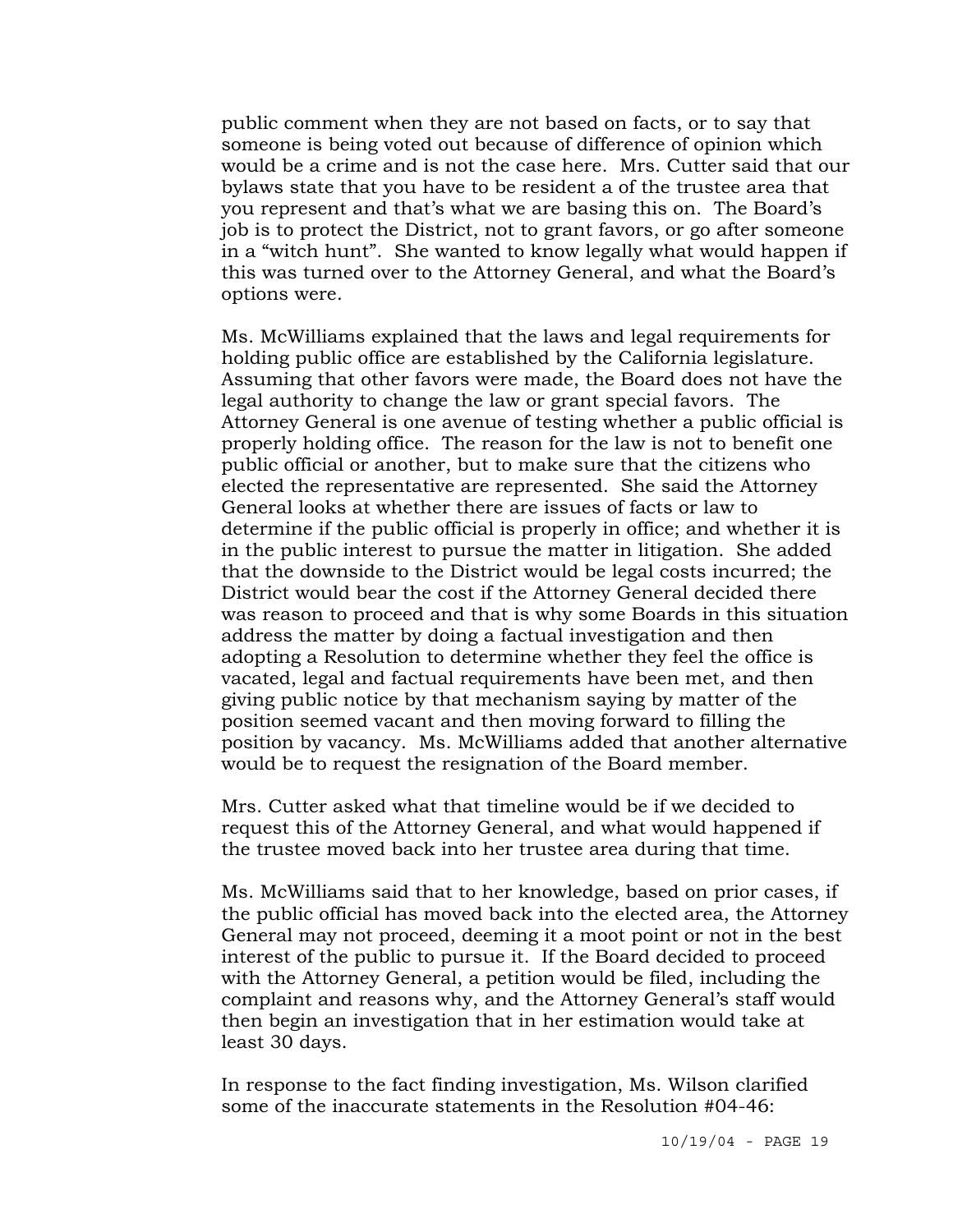- Statement #1 "In June 2004, Ms. Wilson voluntarily moved out of Trustee Area 6" is not completely true because "voluntarily" means that you looked and search outside your District to purposely move which was not the case in her situation;
- Statement #11 "Ms. Wilson has not searched for or obtained alternative rental property within Trustee Area 6" – Ms. Wilson said that she doesn't remember being asked that question; is the statement one that needed to be in the Resolution based on our conversation, so she didn't know where that statement came from because if she just moved  $3 \frac{1}{2}$  months ago why would she be looking to move back as of October 5th when she was made aware of this for the first time, and her discussion with Ms. McWilliams was October 13;
- Statement  $#12$  "Ms Wilson has no specific time frame within which she intends to return to Trustee Area 6", is not completely true because on June 1st she shared this information with the full Board.

### Ms. Wilson addressed the circumstances leading up to the Resolution:

- On May 24, 2004 she shared her situation with the Superintendent and Board president and requested that the District seek legal counsel. She said she found it very interesting that legal counsel was not sought until after the letter to editor from former Board member Esther Holcomb was published.
- On May 25 she received a fax from the Superintendent referring to a summation of Mr. Heystek's situation to see if it was similar to hers;
- On Oct. 5 this matter was discussed in closed session, and she was informed that she would be receiving a phone call within the week of Oct. 5 from the attorney. She did not receive a call until Oct. 13.
- On Oct. 14 the attorney shared the Resolution and its' intent with her. Ms. Wilson said that she was not expecting this Resolution because on October 5 it was shared with the Board that the Resolution was going support the decision made by the Board on June 1.

Ms Wilson stated that (1) the fact that the Board was aware twentysix days, prior to her move, that she might have to relocate out of the District and nothing was shared with public from that June 1st closed session; and (2) due process were two concerns that she had. She said she was contacted by the District's attorney on October 13 and after the conclusion of that meeting on October 14 was given only 24 hours to relocate and retain an attorney so that she could have proper legal representation to support her case. She added that as of today, she was still looking for representation. Ms. Wilson said that she has been very forthright with the community members about her relocation. It is unfortunate that the statement, "in September they discovered that I was still out of the area" was made by Ms. Perry earlier. It is not possible for them to "discover" that I was out of the area when I was receiving correspondence from the District Office.

Ms. Wilson asked why now (the November election is only two weeks away), why was this not brought to my attention 30-days after June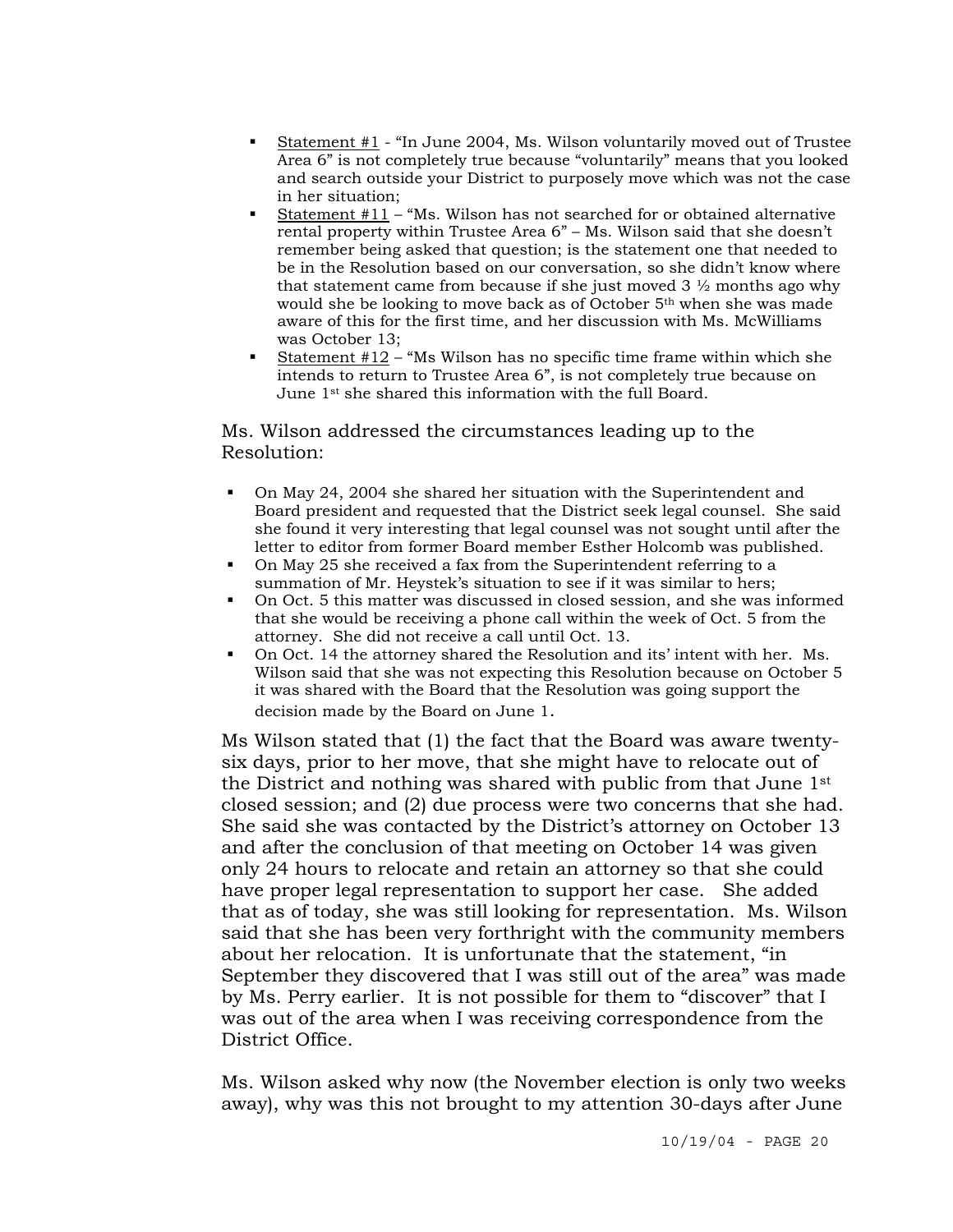26th, why is there not due process, why is this being pushed tonight, and why is there a "red flag" when I have been out of the elected area for 3 ½ months? She doesn't know if this is political or personal. She also noted that she would never refute the fact that she is living outside her trustee boundaries. She added that this Board realizes there has not been due process and by adopting this Resolution tonight and removing her from office may cost not only her and the community but possible individuals' political future.

Ms. Wilson asked the Board to consider removing this item from the agenda, tabling it until she had an opportunity to have her to look at it, have her attorney review the circumstances, and look at other options.

Mr. Thompson said this was a very challenging discussion for him for many reasons. He reminded us that he has opted not to continue his involvement with the school board for personal reasons, and one of the hallmarks for him has been the diversity of the Board where it means a lot to have gender, racial, and ethnic diversity because it reflects the District's student population as well as our community. He said that he is a "rule" person, but he also represents the community. Timing is important. He added that when you make a critical decision that has ramifications far greater than these people present, you have to do the right thing. He is very challenged but he cannot support this Resolution at this time; he would rather opt to look at other options or give Ms. Wilson more time. He stressed that he doesn't think it is in the best interest of this District, the individuals running for office, our community, or the children. He truly believes that we can reach resolution by not taking this particular stance.

Mr. Richards thanked Mr. Thompson and agreed with his comments. He said there are concerns that Ms. Wilson has raised with the current Resolution as it stands, and a desire for an extension of time. He does not see the urgency of this item being processed and passed this evening. In addition it was his understanding after the October meeting, that there was going to be some fact finding and it would be brought back to the Board for discussion, not a Resolution. He did not know how this Resolution was developed without the full Board discussing it before it was placed on the agenda. Mr. Richards moved and Mr. Thompson seconded that the approval of Resolution #04-46 be tabled until the next regular Board meeting, November 16.

Mr. Richards clarified for Mrs. Cutter that the Resolution would be brought back at the November 16 meeting, so the Board would have a better understanding of situation, and allow Ms. Wilson to seek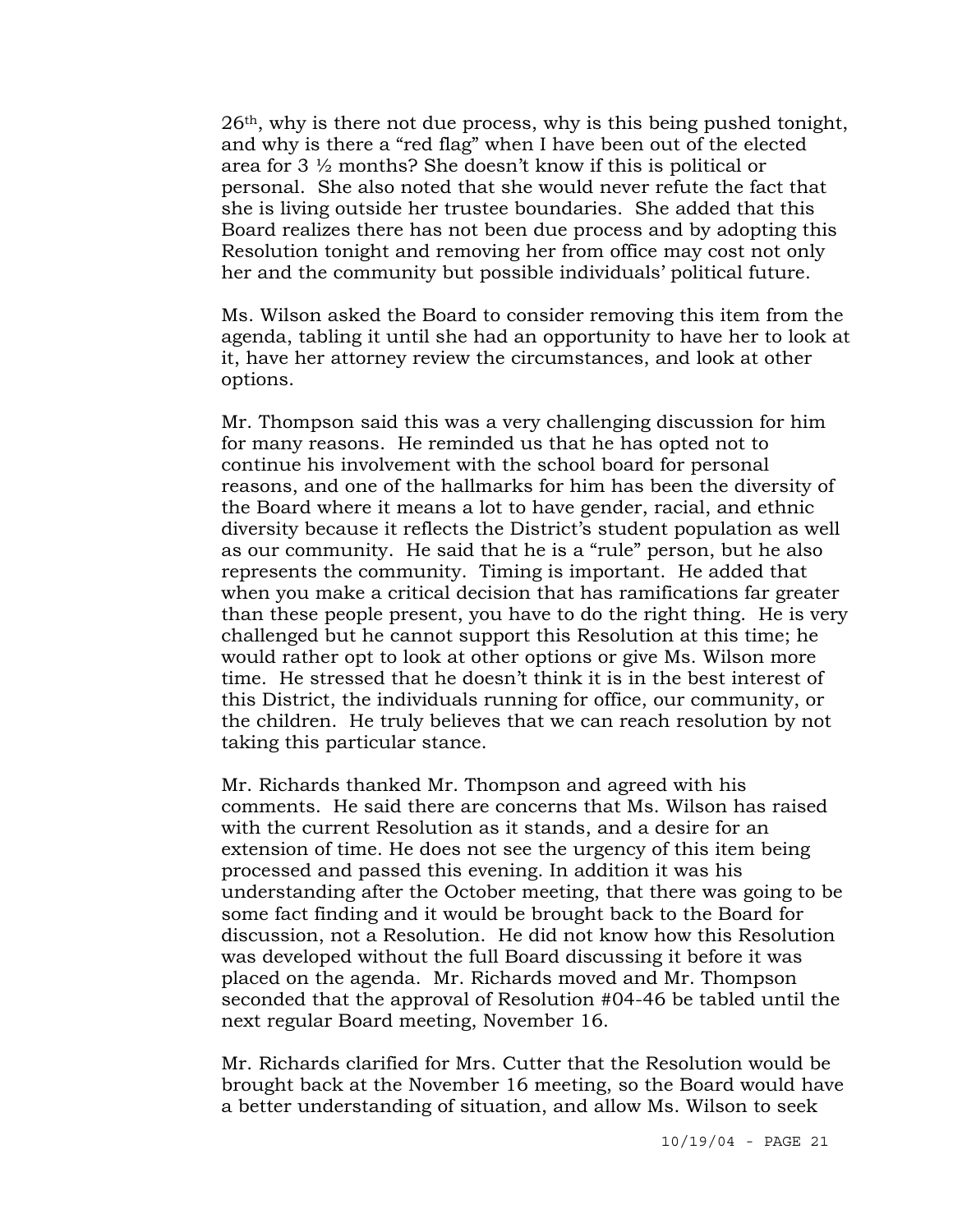legal counsel. He added that there were a lot of people in this community who are trying to help Kimberly Wilson. We need to give her at least a 30-day time period; then bring the issue back in November for an update and discussion, not to adopt a resolution.

Ms. Perry said it was her personal desire to move slowly and resolve some of the disputed fact-finding information, explore that, and give some direction. She said she agreed with Ms. Wilson on the issues of due process.

Ms. Perry asked if it was in the Board's purview to continue to allow Ms Wilson to pursue options to move back into her district.

Ms. McWilliams thought that it was in the Board's purview but explained that based on her legal and factual analysis it, appeared to her that the residency requirements were not currently being met by Ms. Wilson. Because Ms. Wilson raised some questions regarding the facts, there may be some areas to address those discrepancies, but because it is a legal requirement and it is by operation of the law that the position is vacated, Ms. McWilliams didn't think the Board could overturn or reverse that law in its actions or decisions however, the process itself could give the Board some flexibility because if it chooses to proceed in a quo warranto manner, then the Board could determine it would be deemed "moot" by the Attorney General and not be in the best interest to pursue the matter. Ms. McWilliams said she felt that the process could not officially "cure" a defect of a vacancy but it could build in flexibility by deciding whether to go with a quo warranto or getting additional facts based on Ms. Wilson's statement that the Resolution contained inaccurate facts.

Ms. Perry said she did not think it was the desire of the Board to rush to judgment. She confirmed that it was the Board's desire to receive more fact finding information, and to look at options, and legal risks to the District by taking action or not.

Ms. McWilliams said that issues raised by Ms Wilson regarding anticipated litigation or specific legal risks should be addressed in closed session, but factual findings, analysis of the facts and the law are public information.

In response to Mr. Thompson's concern, Ms. McWilliams said and Ms. Wilson concurred that that a month (30-days) would be sufficient time to comeback to the Board with additional information and allowing Ms. Wilson time to review this matter with her attorney.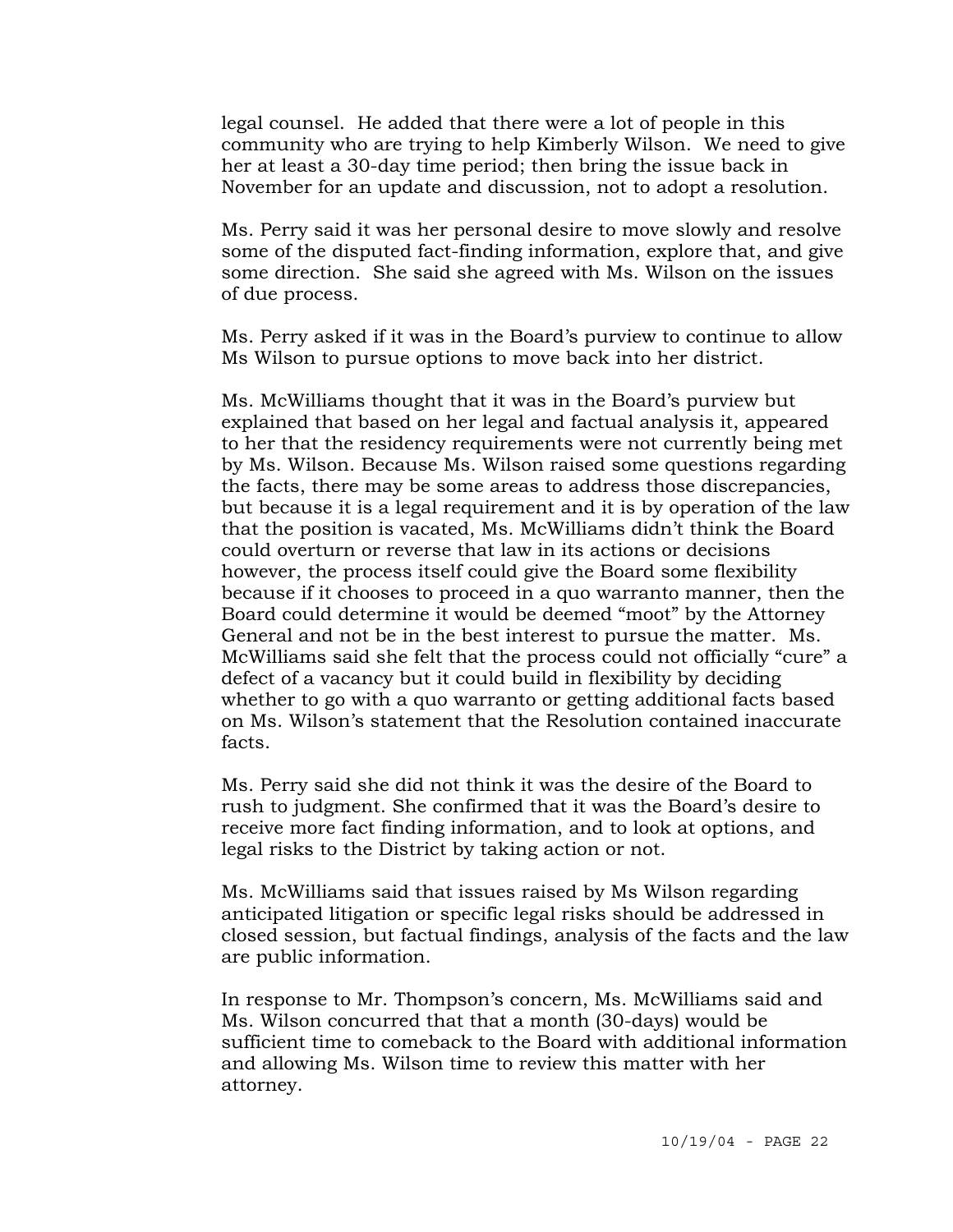Mr. Pon asked Ms. Wilson if she would be able to respond to the inaccuracy of Statements #1, #11, & #12 of the Resolution. Ms. Wilson said that she would be able to respond with her attorney present.

Ms. Perry recapped Mr. Richards' motion to table Resolution #04-46 until the next meeting, to bring back additional facts and information, and to allow Ms. Wilson time to look at other options and obtain her due process and legal representation.

On a motion by Mr. Richards and seconded by Mr. Thompson, the Board approved to table Resolution #04-46 to the November 16, 2004 Board meeting by a 6-1 vote. Mr. Heystek voting no.

### **INFORMATION ITEMS**

### Educational Services

3.1-I AR 3513.3, Tobacco Free Schools

The Board received for information the revised AR 3513.3, Tobacco Free Schools, as presented.

3.2-I AR 5131.62, Tobacco

The Board received and reviewed for information the new AR 5131.62, Tobacco, as presented.

### 3.3-I AR 6182, Opportunity School/Class/Program

The Board received and reviewed for information the new AR 6182, Opportunity School/Class/Program, as presented.

# Business, Operations and Facilities

4.1-I Miscellaneous Receipts

Miscellaneous receipts in the amount of \$294,723.59 have been deposited in the Treasury of Alameda County.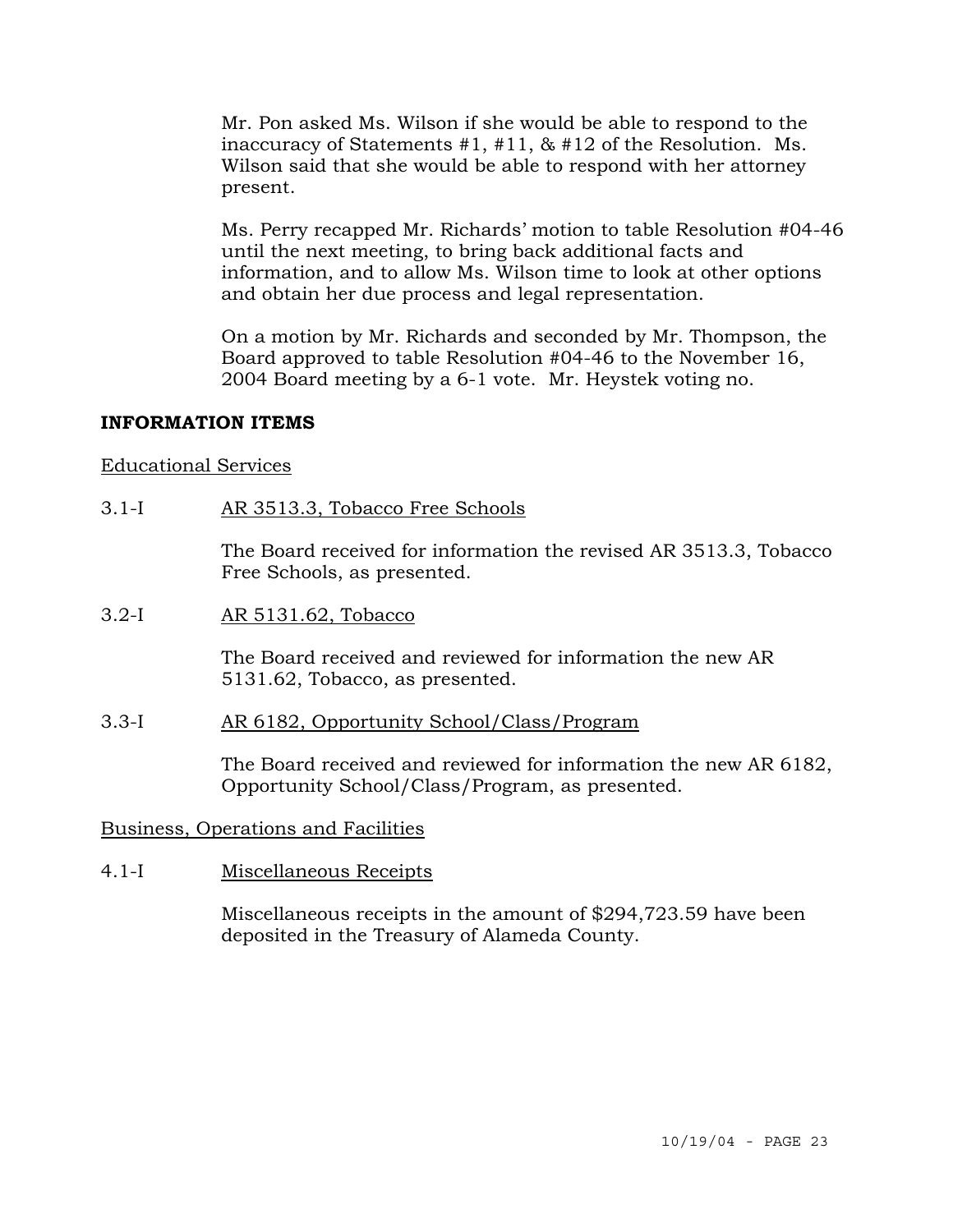# **ADDITIONAL SUGGESTIONS AND COMMENTS FROM BOARD MEMBERS**

Ms. Wilson thanked Mr. Thompson.

Mr. Richards reported that he was able to attend Madison's festival on Saturday. It was wonderful to see all the kids in their costumes and it was a great turnout. The cake and costume judging was very difficult but it was a lot of fun. He even had his picture taken with Clifford the dog.

Ms. Perry said that in addition to Madison she also attended Washington's festival. Roosevelt's festival is this weekend. She noted that this is our time to support our schools and their programs. At Ms. Perry's request, it was the consensus of the Board to honor Dale Lew, Alameda County Teacher of Year, and "Iron Man" Jack Nelson at the next Board meeting for all the contributions they have made to our District.